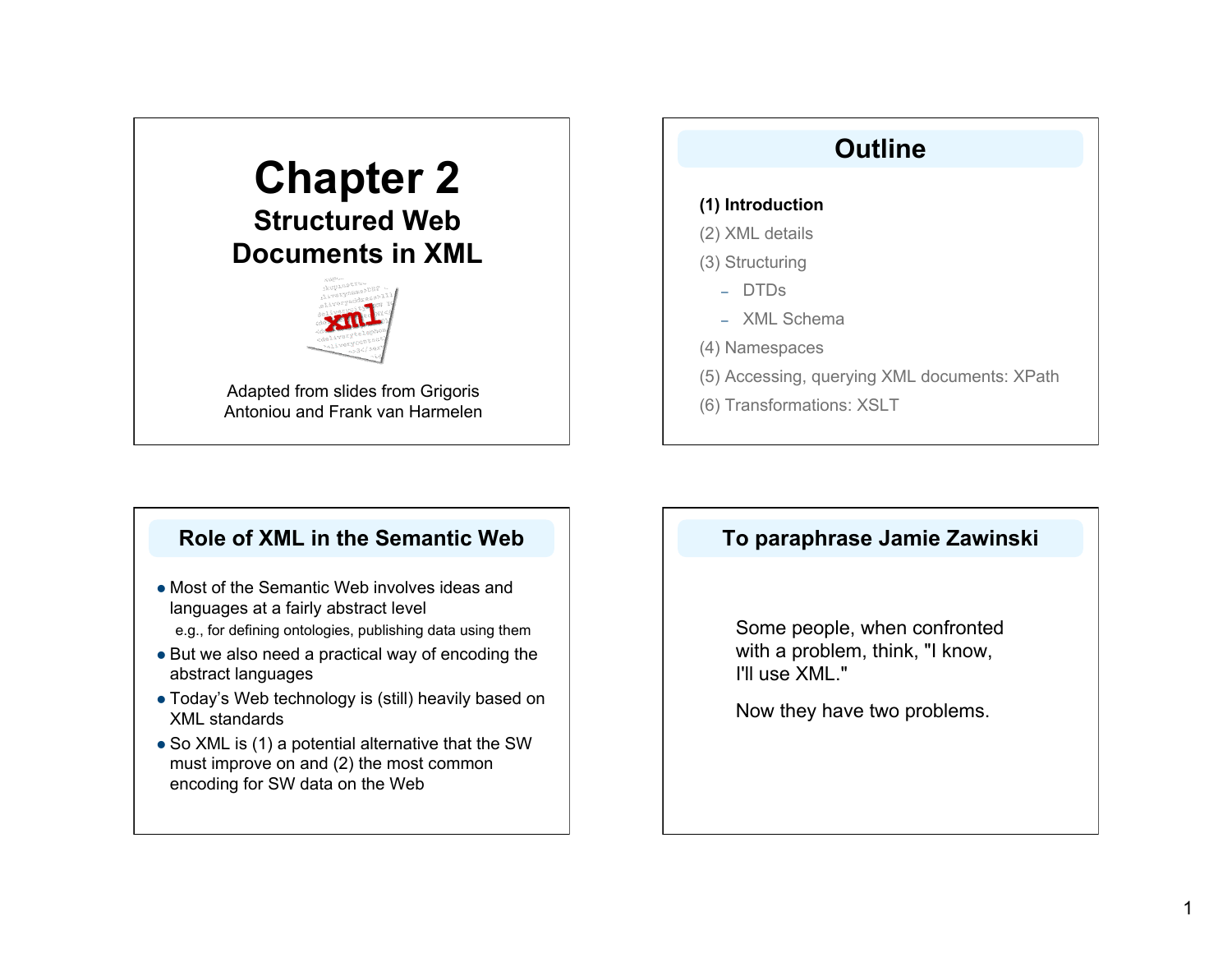

# **An HTML Example**

<h2>Nonmonotonic Reasoning: Context-Dependent Reasoning</h2> <i>by <b>V. Marek</b> and <b>M. Truszczynski</b></i><br> Springer 1993<br> ISBN 0387976892

(1) Introduction

# **The Same Example in XML**

<book>

<title>Nonmonotonic Reasoning: Context-Dependent Reasoning</title>

<author>V. Marek</author>

<author>M. Truszczynski</author>

<publisher>Springer</publisher>

<year>1993</year>

<ISBN>0387976892</ISBN>

</book>

## **HTML versus XML: Similarities**

- Both use **tags** (e.g. <h2> and </year>)
- Tags may be nested (tags within tags)
- Human users can read and interpret both HTML and XML representations quite easily
- … **But how about machines?**

(1) Introduction

(1) Introduction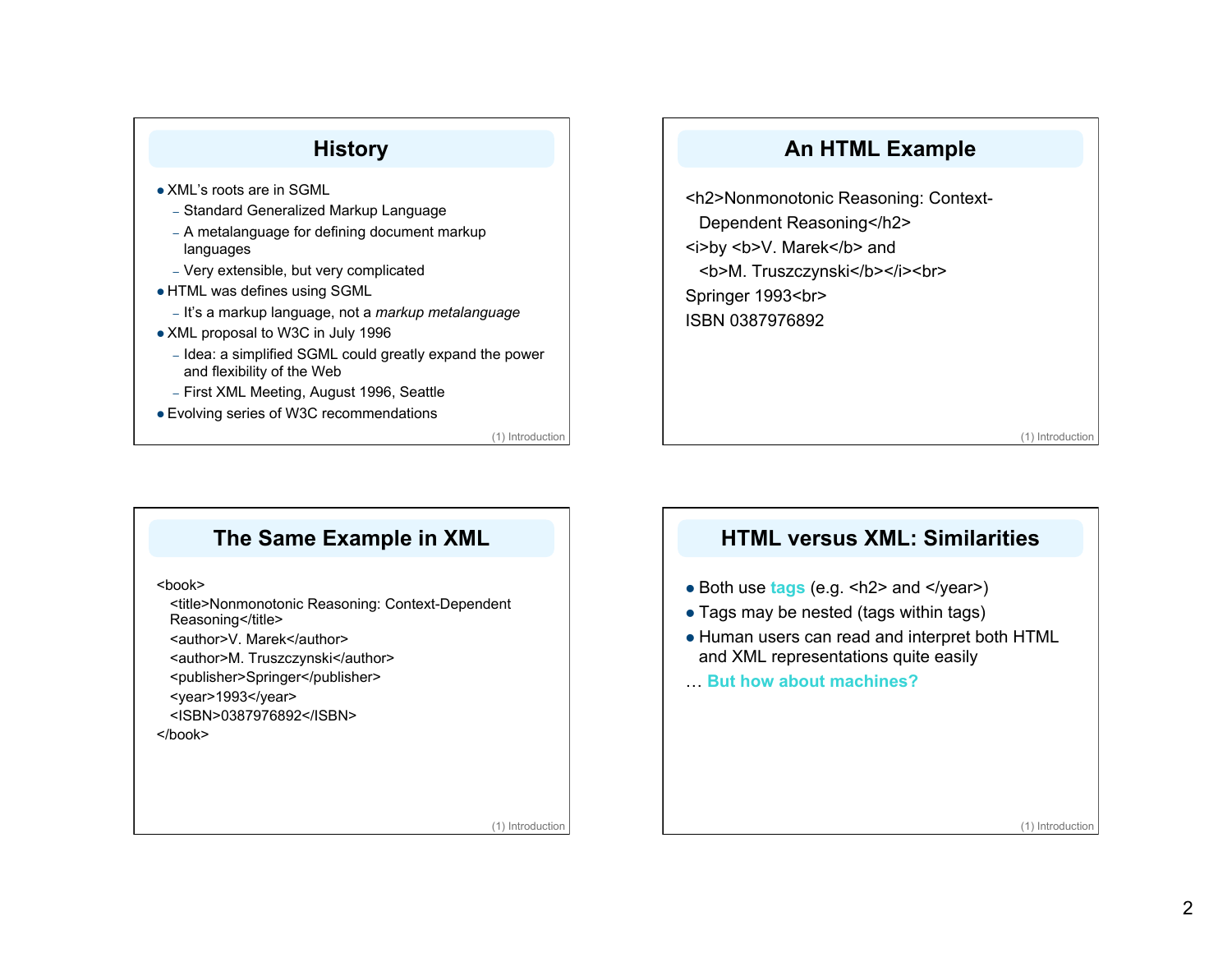### **Problems Interpreting HTML Documents**

An intelligent agent trying to retrieve the names of the authors of the book

- Authors' names could appear immediately after the title
- or immediately after the word "*by"* or *"van"* if it's in Dutch
- Are there two authors?
- Or just one, called "*V. Marek and M. Truszczynski*"?

(1) Introduction

### **HTML vs XML: Structural Information**

- HTML documents do not contain **structural information**: pieces of the document and their relationships.
- XML more easily accessible to machines because
	- Every piece of information is described.
	- Relations are also defined through the nesting structure.
	- E.g., the **<author>** tags appear within the **<book>** tags, so they describe properties of the particular book.

(1) Introduction

## **HTML vs XML: Structural Information**

- A machine processing the XML document would be able to deduce that
	- the **author** element refers to the enclosing **book** element
	- rather than by proximity considerations or other heuristics
- XML allows the definition of constraints on values
	- E.g. a year must be a number of four digits

(1) Introduction

## **HTML vs. XML: Formatting**

- The HTML representation provides more than the XML representation:
	- The formatting of the document is also described
- Τhe main use of an HTML document is to display information: it must define formatting
- **XML: separation of content from display** 
	- same information can be displayed in different ways
	- Presentation specified by documents using other XML standards (CSS, XSL)

(1) Introduction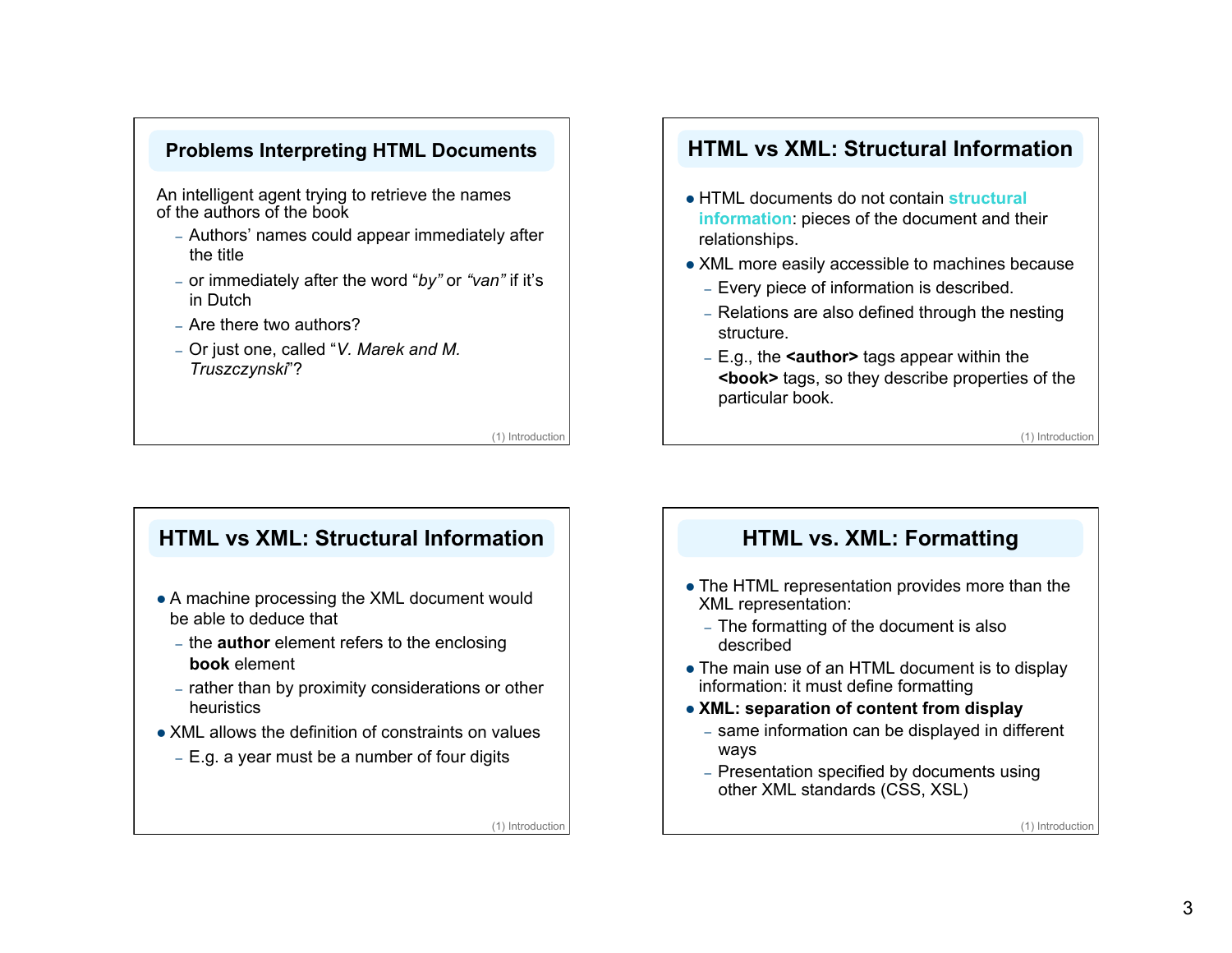### **HTML vs. XML: Another Example**

#### In HTML

<h2>Relationship matter-energy</h2>  $\langle$ i> E = M  $\times$  c2  $\langle$ i>

#### **In XML**

<equation> <gloss>Relationship matter energy </gloss> <leftside> E </leftside>  $\leq$ rightside> M  $\times$  c2  $\leq$ /rightside>

</equation>

(1) Introduction

### **HTML vs. XML: Different Use of Tags**

- Both HTML documents use the same tags
- The XML documents use completely different tags
- HTML tags come from and finite, predefined collection
- They define properties for display: font, color, lists …
- XML tags not fixed: user definable tags
- XML meta markup language: language for defining markup languages

(1) Introduction

# **XML Vocabularies**

- Web applications must agree on common vocabularies to communicate and collaborate
- Communities and business sectors define their specialized vocabularies
	- mathematics (MathML)
	- bioinformatics (BSML)
	- human resources (HRML)
	- Syndication (RSS)
	- Vector graphics (SVG)

– … (1) Introduction

# **Outline**

#### (1) Introduction

- **(2) Detailed Description of XML**
- (3) Structuring
	- DTDs
	- XML Schema
- (4) Namespaces
- (5) Accessing, querying XML documents: XPath
- (6) Transformations: XSLT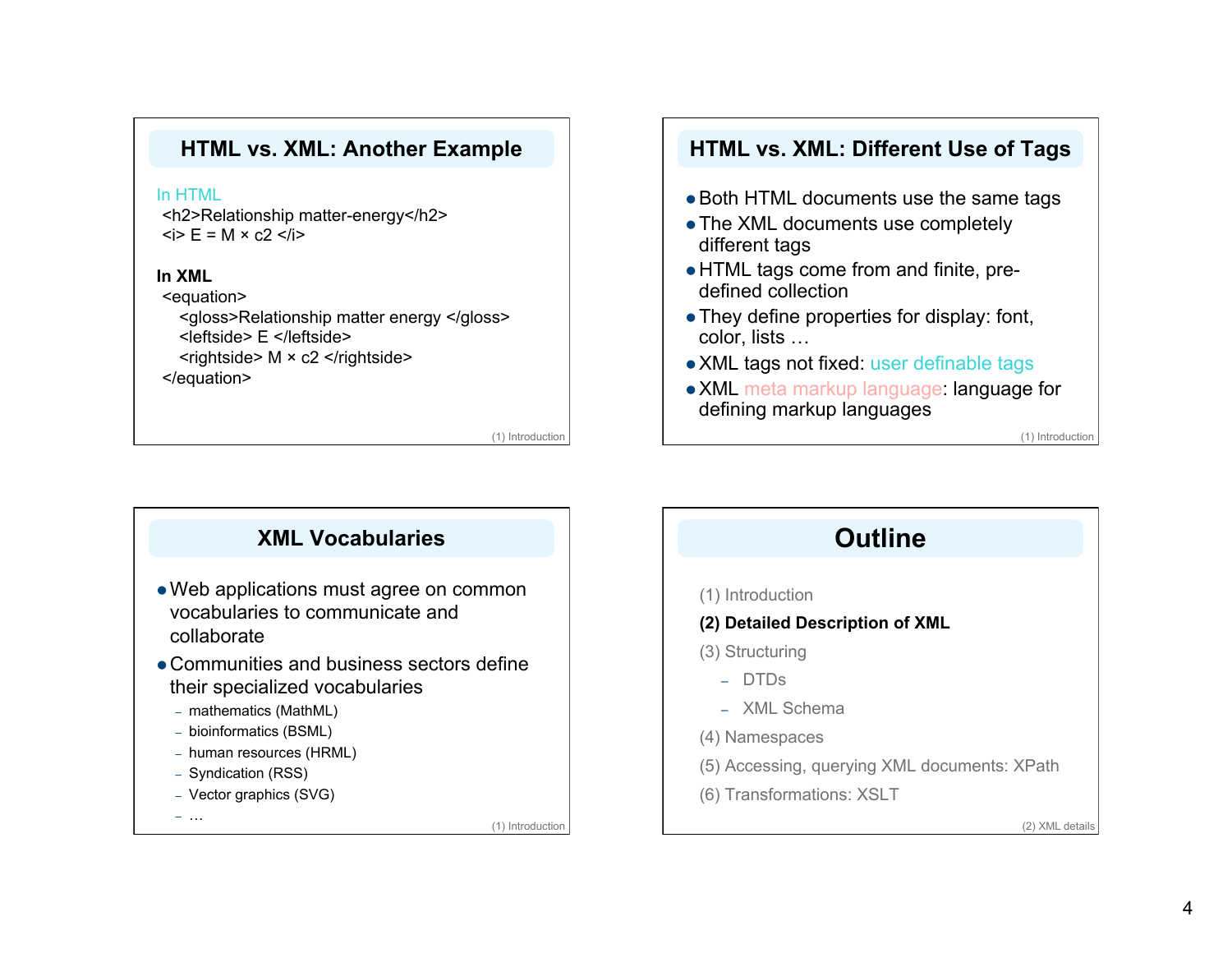



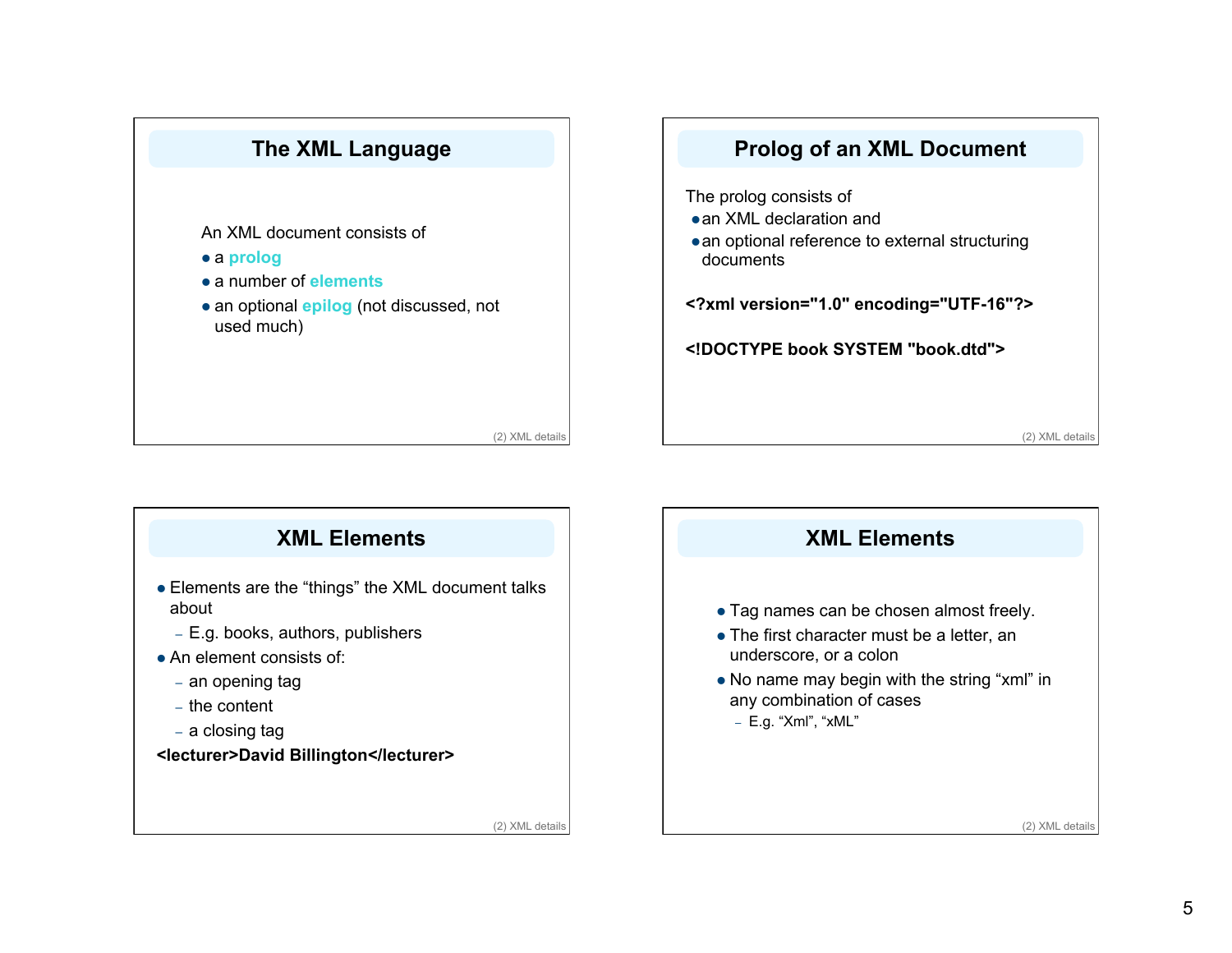### **Content of XML Elements**

- Content may be text, or other elements, or nothing
	- <lecturer> <name>David Billington</name> <phone> +61 − 7 − 3875 507 </phone> </lecturer>
- If there is no content, then the element is called empty; it can be abbreviated as follows:

<lecturer/> for <lecturer></lecturer>

(2) XML details

# **XML Attributes**

- An empty element is not necessarily meaningless
	- It may have some properties in terms of attributes
- An **attribute** is a name-value pair inside the opening tag of an element

#### <lecturer

 name="David Billington" phone="+61 − 7 − 3875 507" />

(2) XML details



# **The Same Example without Attributes**

# <order>

<orderNo>23456</orderNo> <customer>John Smith</customer> <date>October 15, 2002</date> <item> <itemNo>a528</itemNo> <quantity>1</quantity> </item> <item> <itemNo>c817</itemNo> <quantity>3</quantity> </item> </order> (2) XML details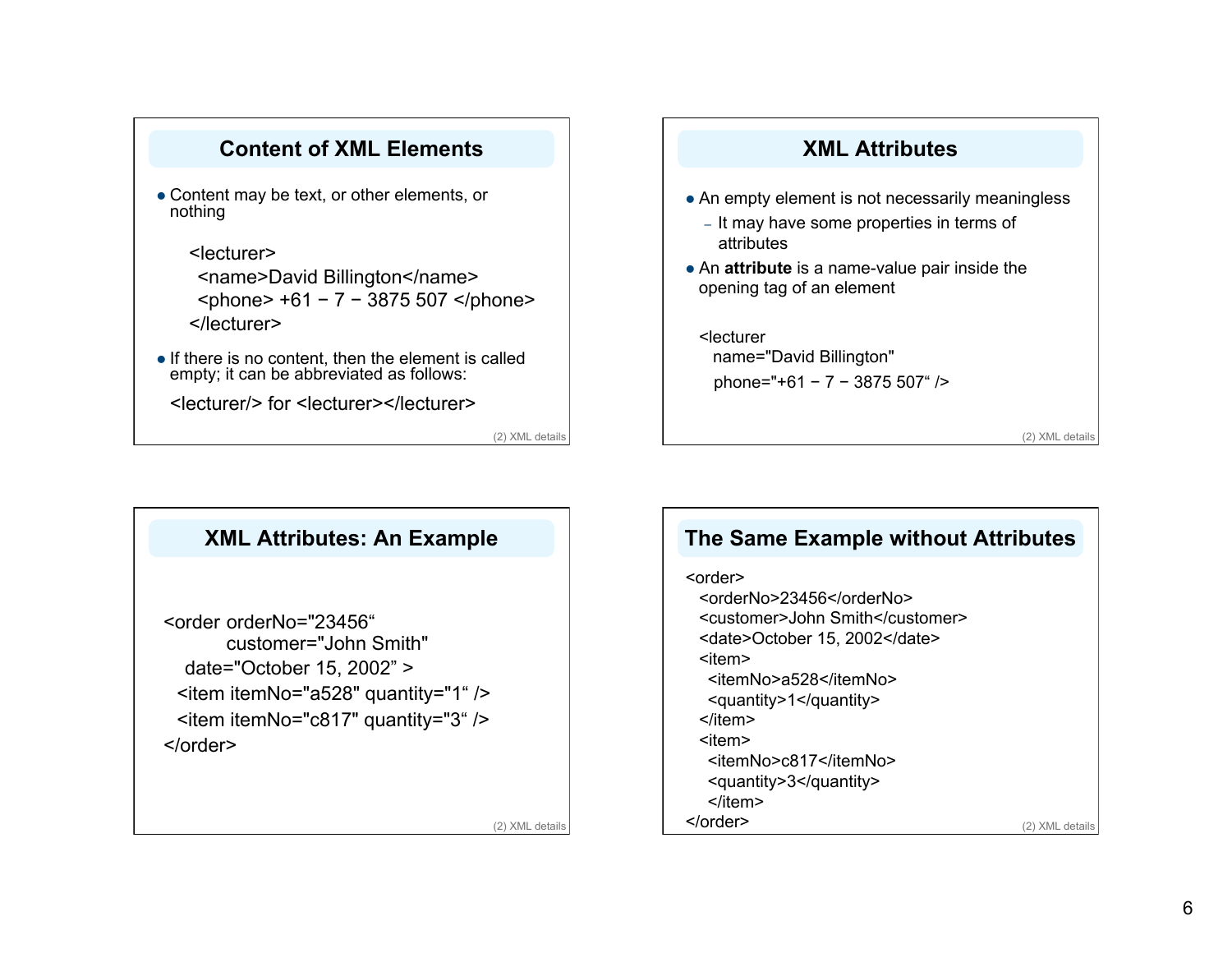

# **Well-Formed XML Documents**

Syntactically correct documents must adhere to many rules

- Only one outermost element (the **root element**)
- Each element contains an opening and a corresponding closing tag
- Tags may not overlap

#### <author><name>Lee Hong</author></name>

- Attributes within an element have unique names
- Element and tag names must be permissible

(2) XML details

## **The Tree Model of XML Docs**

The tree representation of an XML document is an **ordered** labeled tree:

- There is exactly one root
- There are no cycles
- Each non-root node has exactly one parent
- Each node has a label.
- The order of elements is important
- … but the order of attributes is not important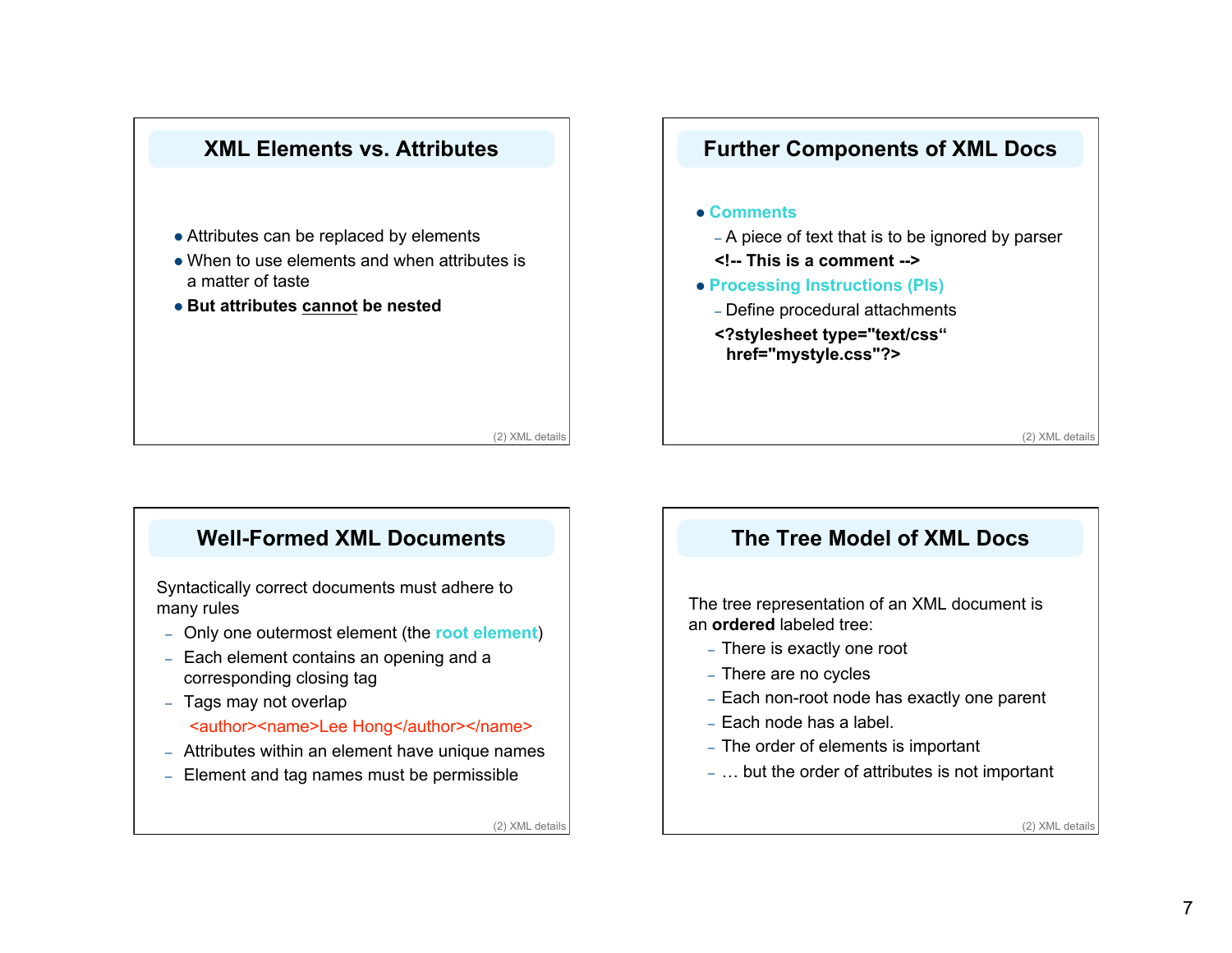





## **Structuring XML Documents**

- Some XML documents are required to follow constraints defined in a "template" which can…
- Define all the element and attribute names that may be used
- Define the structure
	- what values an attribute may take
	- which elements may or must occur within other elements, etc.
- $\bullet$  If such structuring information exists, the document can be **validated**

(3) Structure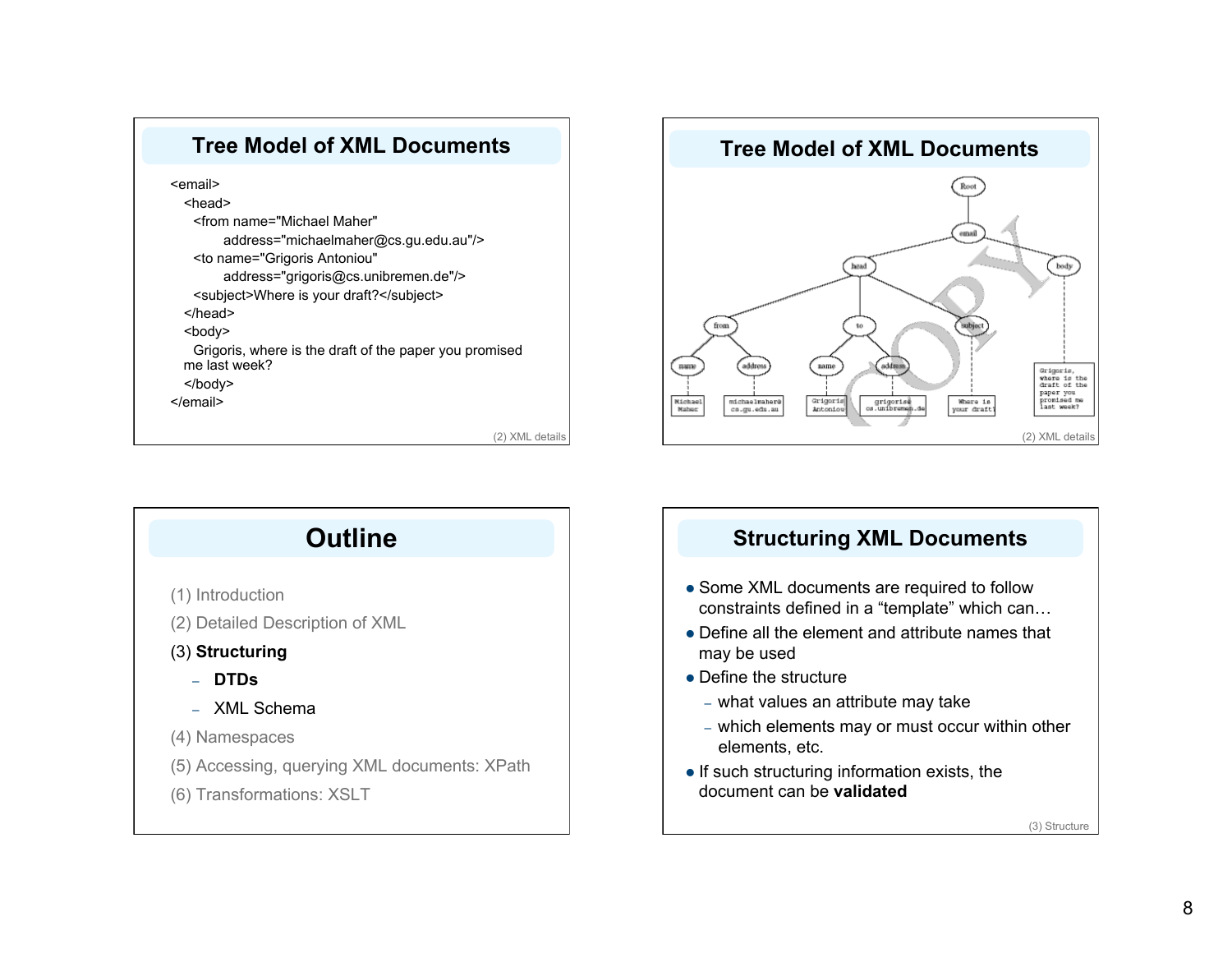

### **DTD: Element Type Definition**

**<lecturer> <name>David Billington</name> <phone> +61 − 7 − 3875 507 </phone> </lecturer>**  DTD for above element (and all **lecturer** elements):

**<!ELEMENT lecturer (name, phone) > <!ELEMENT name (#PCDATA) > <!ELEMENT phone (#PCDATA) >**

(3) Structure: DTDs

# **The Meaning of the DTD**

- The element types **lecturer**, **name**, and **phone** may be used in the document
- A **lecturer** element contains a **name** element and a **phone** element, in that order (*sequence*)
- A **name** element and a **phone** element may have any content
	- In DTDs, **#PCDATA** is the only atomic type for elements
	- PCDATA = "*parsed character data*"

(3) Structure: DTDs

## **Disjunction in Element Type Definitions**

- We express that a **lecturer** element contains *either* a **name** element *or* a **phone** element as follows:
	- **<!ELEMENT lecturer ( name | phone )>**
- A **lecturer** element contains a **name** element and a **phone** element in *any order*.

#### **<!ELEMENT lecturer((name,phone)| (phone,name))>**

• Do you see a problem with this approach?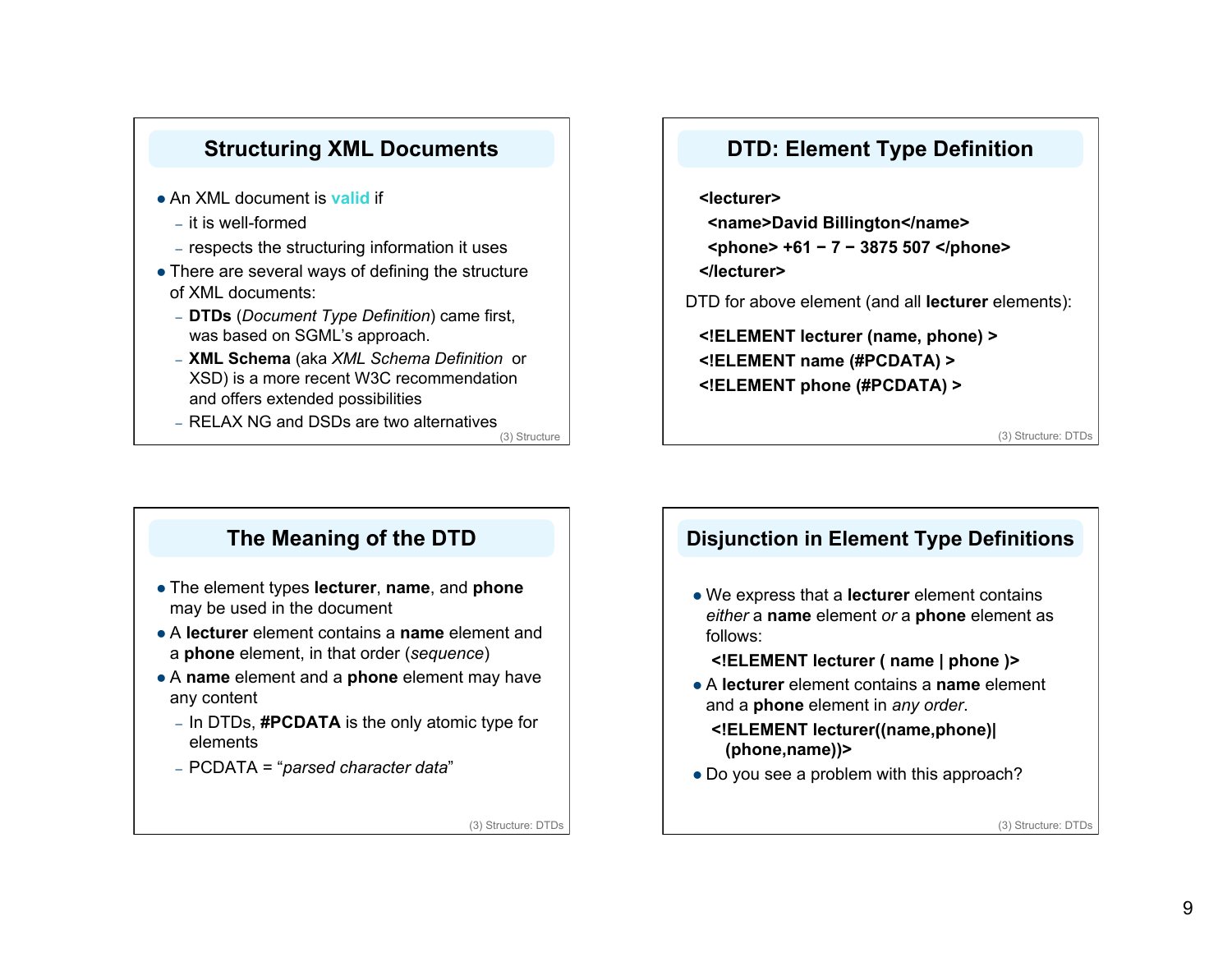## **Example of an XML Element**

<order orderNo="23456" customer="John Smith" date="October 15, 2002"> <item itemNo="a528" quantity="1"/> <item itemNo="c817" quantity="3"/> </order>

(3) Structure: DTDs

# **The Corresponding DTD** <!ELEMENT order (item+)> <!ATTLIST order orderNo ID #REQUIRED customer CDATA #REQUIRED date CDATA #REQUIRED > <!ELEMENT item EMPTY> <!ATTLIST item itemNo ID #REQUIRED quantity CDATA #REQUIRED comments CDATA #IMPLIED > (3) Structure: DTDs

## **Comments on the DTD**

- The **item** element type is defined to be empty
	- i.e., it can contain no elements
- **+** (after **item)** is a **cardinality operator**:
	- Specifies how many item elements can be in an order
	- **?**: appears zero times or once
	- **\***: appears zero or more times
	- **+**: appears one or more times
	- No cardinality operator means exactly once

(3) Structure: DTDs

# **Comments on the DTD**

- In addition to defining elements, we define attributes
- This is done in an **attribute list** containing:
	- Name of the element type to which the list applies
	- A list of triplets of attribute name, attribute type, and value type
- *Attribute name*: A name that may be used in an XML document using a DTD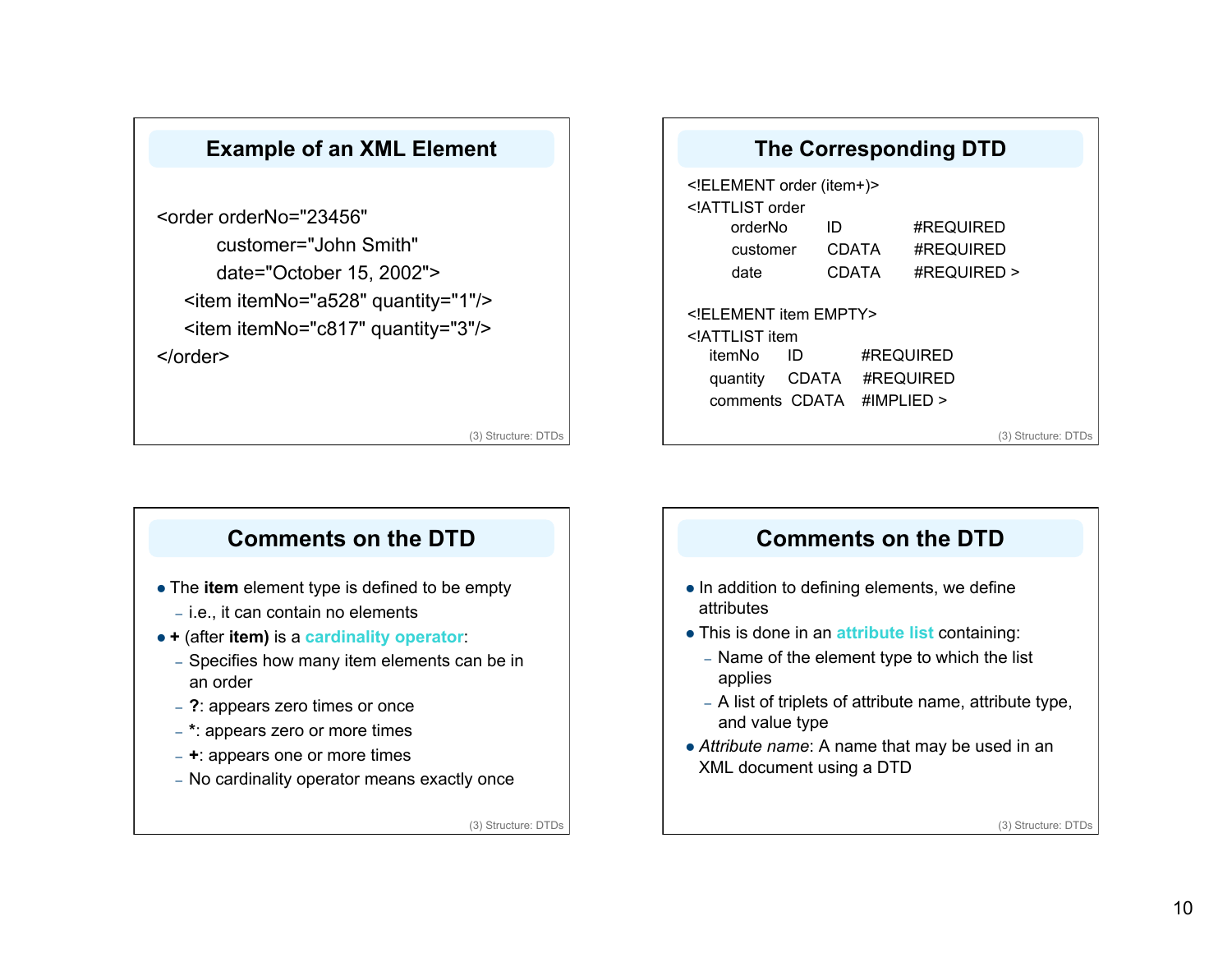# **DTD: Attribute Types**

- Similar to predefined data types, but limited selection
- The most important types are
	- **CDATA**, a string (sequence of characters)
	- **ID**, a name that is *unique* across the entire XML document  $($   $\sim$  DB key)
	- **IDREF**, a reference to another element with an ID attribute carrying the same value as the IDREF attribute ( $\sim$  DB foreign key)
	- **IDREFS**, a series of IDREFs
	- **(v1| . . . |vn)**, an enumeration of all possible values
- Limitations: no dates, number ranges etc.

(3) Structure: DTDs

### **DTD: Attribute Value Types**

#### **#REQUIRED**

- Attribute must appear in every occurrence of the element type in the XML document
- **#IMPLIED**
	- The appearance of the attribute is optional
- **#FIXED "value"**
	- Every element must have this attribute
- **"value"**
	- This specifies the default value for the attribute

(3) Structure: DTDs

| Referencing with IDREF and IDREFS                |    |                            |                     |
|--------------------------------------------------|----|----------------------------|---------------------|
| ELEMENT family (person*)                         |    |                            |                     |
| ELEMENT person (name)                            |    |                            |                     |
| ELEMENT name (#PCDATA)                           |    |                            |                     |
| ATTLIST person</td <td></td> <td></td> <td></td> |    |                            |                     |
| id                                               | ID | #REQUIRED                  |                     |
| mother                                           |    | IDREF #IMPLIED             |                     |
| father                                           |    | IDREF #IMPLIED             |                     |
|                                                  |    | children IDREFS #IMPLIED > |                     |
|                                                  |    |                            |                     |
|                                                  |    |                            | (3) Structure: DTDs |

# **An XML Document Respecting the DTD**

#### <family>

<person id="bob" mother="mary" father="peter"> <name>Bob Marley</name> </person> <person id="bridget" mother="mary"> <name>Bridget Jones</name> </person> <person id="mary" children="bob bridget"> <name>Mary Poppins</name> </person> <person id="peter" children="bob"> <name>Peter Marley</name> </person> </family> (3) Structure: DTDs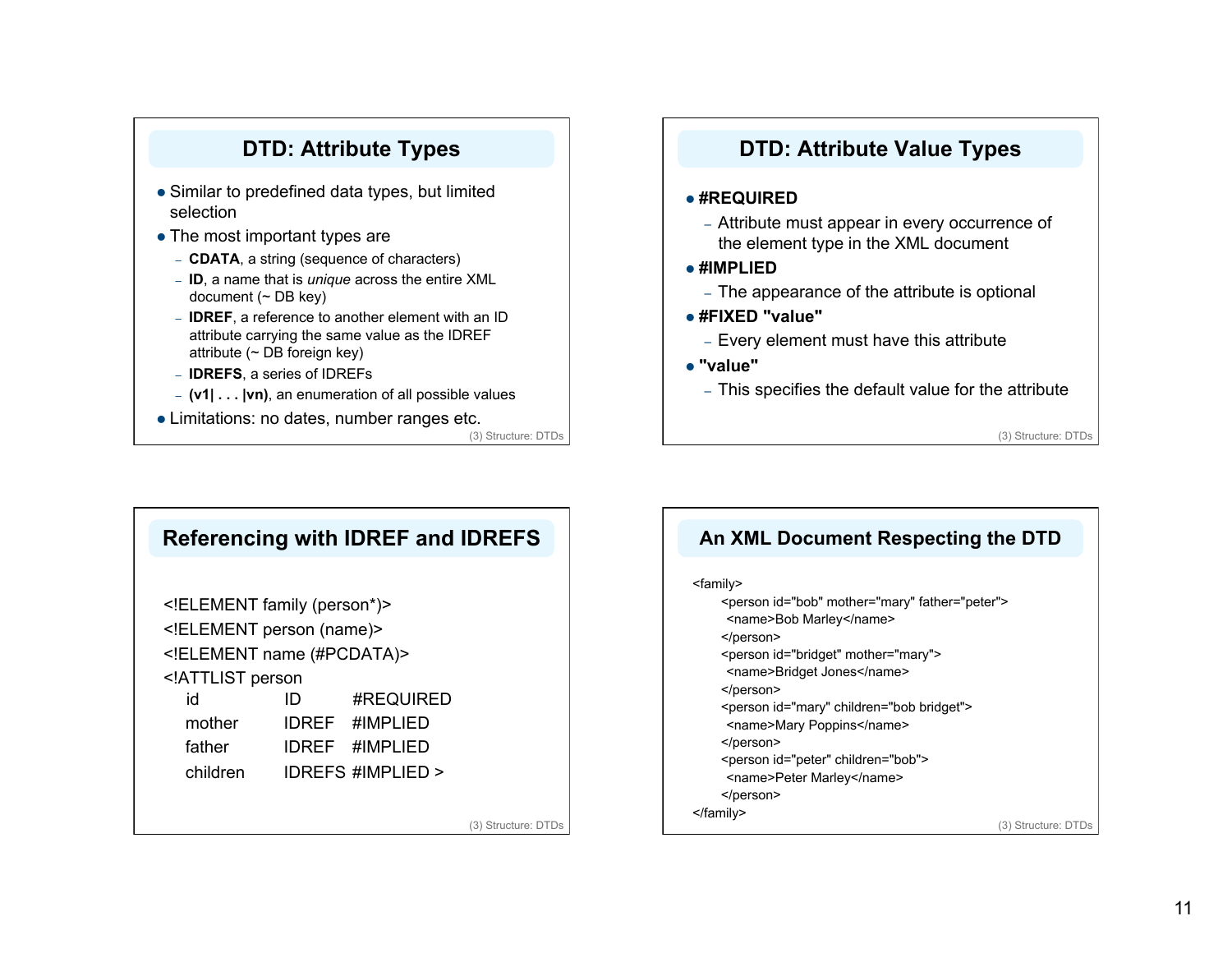### **A DTD for an Email Element**

<!ELEMENT email (head,body)> <!ELEMENT head (from,to+,cc\*,subject)> <!ELEMENT from EMPTY> <!ATTLIST from name CDATA #IMPLIED address CDATA #REQUIRED> <!ELEMENT to EMPTY> <!ATTLIST to name CDATA #IMPLIED address CDATA #REQUIRED>

(3) Structure: DTDs

### **A DTD for an Email Element**

<!ELEMENT cc EMPTY> <!ATTLIST cc name CDATA #IMPLIED address CDATA #REQUIRED> <!ELEMENT subject (#PCDATA) > <!ELEMENT body (text,attachment\*) > <!ELEMENT text (#PCDATA) > <!ELEMENT attachment EMPTY > <!ATTLIST attachment encoding (mime|binhex) "mime" file CDATA #REQUIRED>

(3) Structure: DTDs

### **Interesting Parts of the DTD**

- A **head** element contains (in that order):
	- a **from** element
	- at least one **to** element
	- zero or more **cc** elements
	- a **subject** element
- In **from**, **to**, and **cc** elements
	- the **name** attribute is not required
	- the **address** attribute is always required

(3) Structure: DTDs

# **Interesting Parts of the DTD**

- A **body** element contains
	- a **text** element
	- possibly followed by a number of **attachment** elements
- The **encoding** attribute of an **attachment** element must have either the value "**mime**" or "**binhex**"
	- "**mime**" is the default value

(3) Structure: DTDs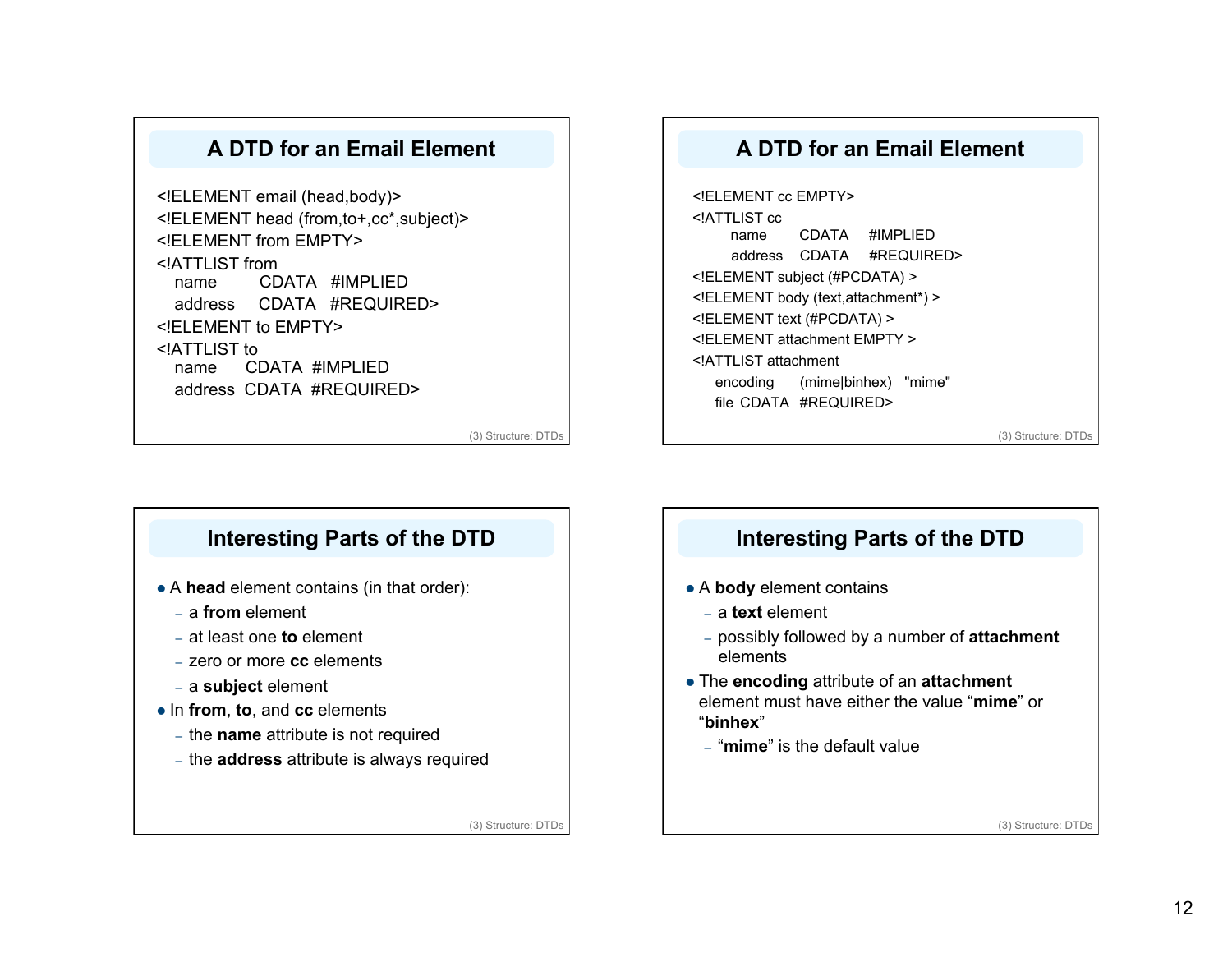

- A DTD can be interpreted as an Extended Backus-Naur Form (EBNF)
	- **<!ELEMENT email (head,body)>**
	- is equivalent to **email ::= head body**
- Recursive definitions possible in DTDs
	- **<!ELEMENT bintree ((bintree root bintree)|emptytree)>**

(3) Structure: DTDs

# **Outline**

- (1) Introduction
- (2) Detailed Description of XML

#### **(3) Structuring**

- DTDs
- **XML Schema**
- (4) Namespaces
- (5) Accessing, querying XML documents: XPath
- (6) Transformations: XSLT

# **XML Schema**

- XML Schema is a significantly richer language for defining the structure of XML documents
- Syntax is based on XML itself separate tools to handle them not needed
- Reuse and refinement of schemas can expand or delete existing schemas
- Sophisticated set of **data types**, compared to DTDs (which only supports strings)
- W3C published the XML Schema recommendation in 2001

(3) Structure: XML Schema

## **XML Schema**

• An XML schema is an element with an opening tag like

### **<schema "http://www.w3.org/2000/10/ XMLSchema"**

- **version="1.0">**
- Structure of schema elements
	- Element and attribute types using data types

(3) Structure: XML Schema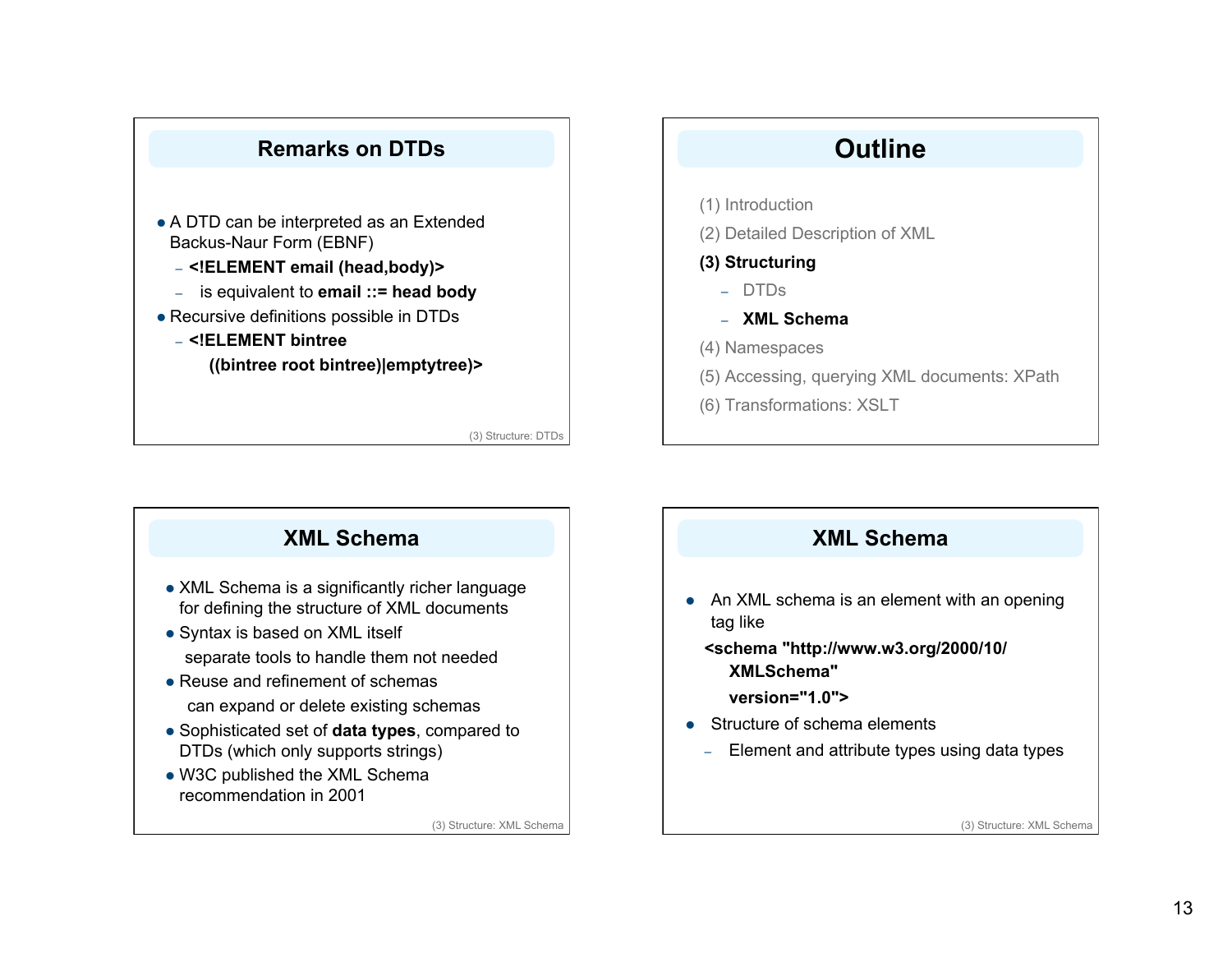# **Element Types**

<element name="email"/> <element name="head" minOccurs="1" maxOccurs="1"/> <element name="to" minOccurs="1"/>

Cardinality constraints:

- **minOccurs="x"** (default value 1)
- **maxOccurs="x"** (default value 1)
- Generalizations of \*,?,+ offered by DTDs

(3) Structure: XML Schema

# **Attribute Types**

- **<attribute name="id" type="ID" use="required"/ >**
- **< attribute name="speaks" type="Language" use="default" value="en"/>**
- Existence: **use="x",** where **x** may be **optional**  or **required**
- Default value: **use="x" value="..."**, where **x** may be **default** or **fixed**

(3) Structure: XML Schema



# **Complex Data Types**

**Complex data types** are defined from already existing data types by defining some attributes (if any) and using:

- **sequence**, a sequence of existing data type elements (order is important)
- **all**, a collection of elements that must appear (order is not important)
- **choice**, a collection of elements, of which one will be chosen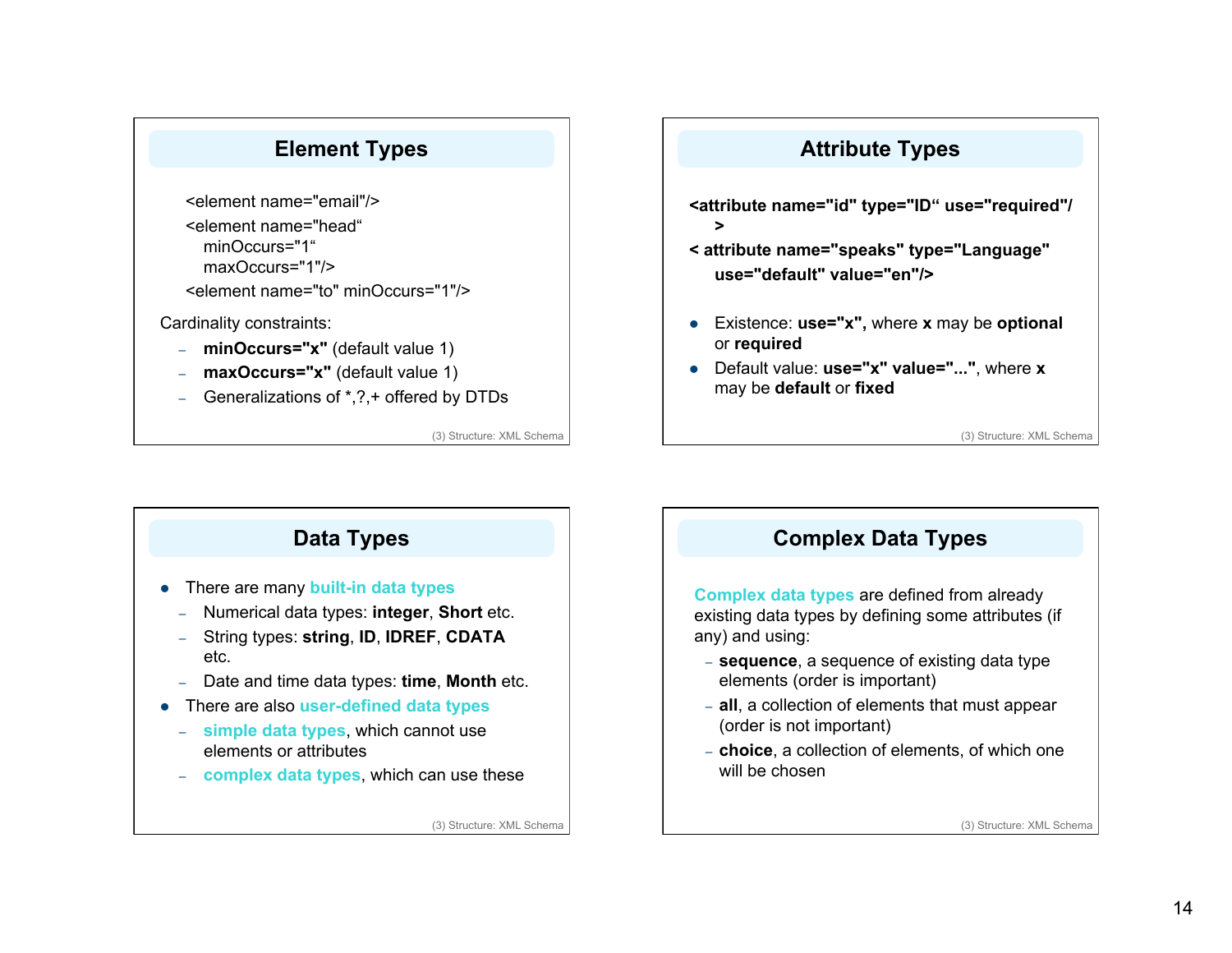

<complexType name="lecturerType"> <sequence> <element name="firstname" type="string" minOccurs="0" maxOccurs="unbounded"/> <element name="lastname" type="string"/> </sequence> <attribute name="title" type="string" use="optional"/>

</complexType>

(3) Structure: XML Schema

## **Data Type Extension**

Already existing data types can be extended by new elements or attributes. Example:

<complexType name="extendedLecturerType"> <extension base="lecturerType"> <sequence> <element name="email" type="string" minOccurs="0" maxOccurs="1"/> </sequence> <attribute name="rank" type="string" use="required"/> </extension> </complexType>

(3) Structure: XML Schema



# **Data Type Extension**

A **hierarchical relationship** exists between the original and the extended type

- Instances of the extended type are also instances of the original type
- They may contain additional information, but neither less information, nor information of the wrong type

(3) Structure: XML Schema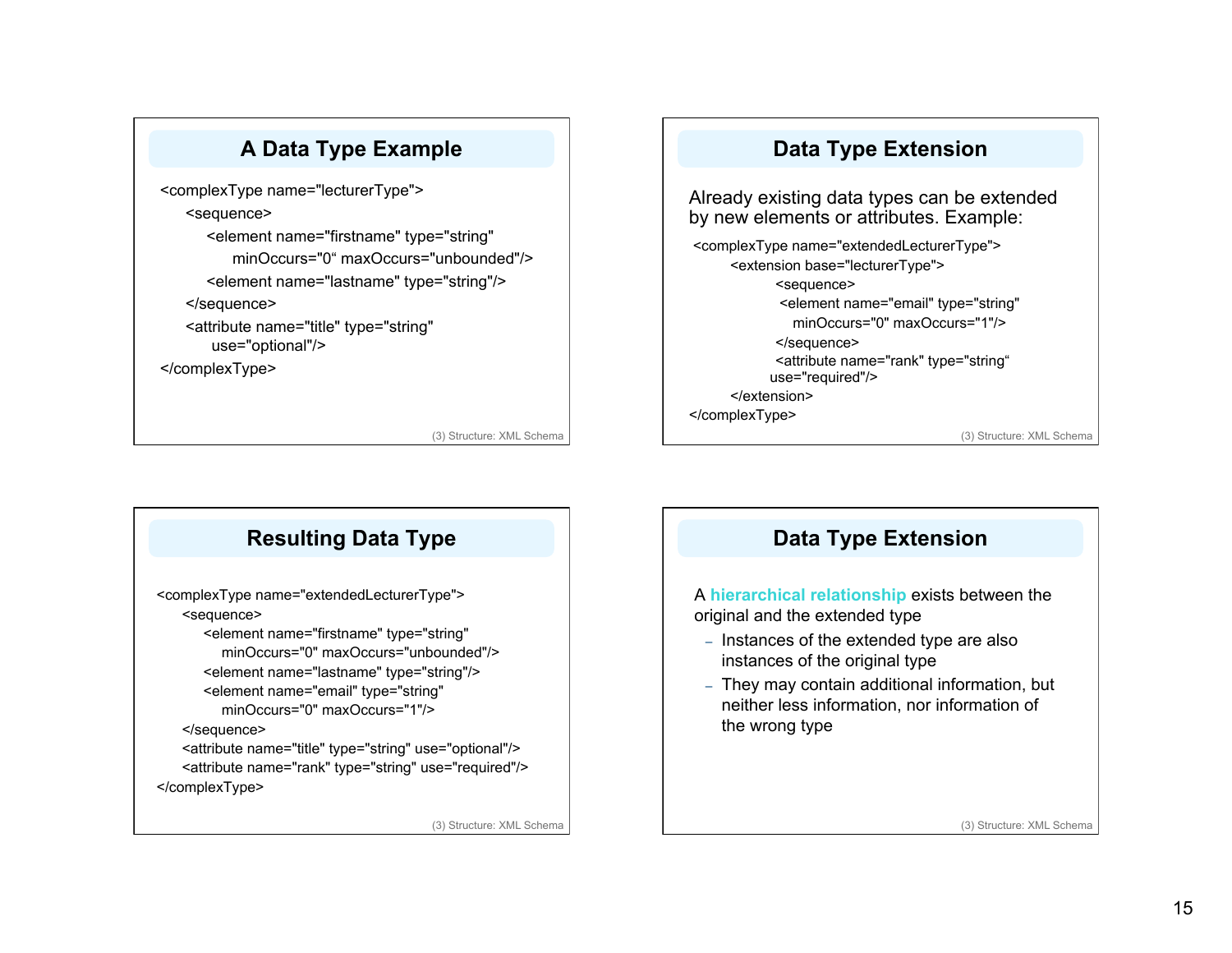# **Data Type Restriction**

- An existing data type may be restricted by adding constraints on certain values
- Restriction is not the opposite from extension
	- Restriction is not achieved by deleting elements or attributes
- The following **hierarchical relationship** still holds:
	- Instances of the restricted type are also instances of the original type
	- They satisfy at least the constraints of the original type

(3) Structure: XML Schema

### **Example of Data Type Restriction**

<complexType name="restrictedLecturerType"> <restriction base="lecturerType"> <sequence> <element name="firstname" type="string" minOccurs="1" maxOccurs="2"/> </sequence> <attribute name="title" type="string" use="required"/> </restriction> </complexType>

(3) Structure: XML Schema



## **Data Type Restriction: Enumeration**

<simpleType name="dayOfWeek"> <restriction base="string"> <enumeration value="Mon"/> <enumeration value="Tue"/> <enumeration value="Wed"/> <enumeration value="Thu"/> <enumeration value="Fri"/> <enumeration value="Sat"/> <enumeration value="Sun"/> </restriction> </simpleType> (3) Structure: XML Schema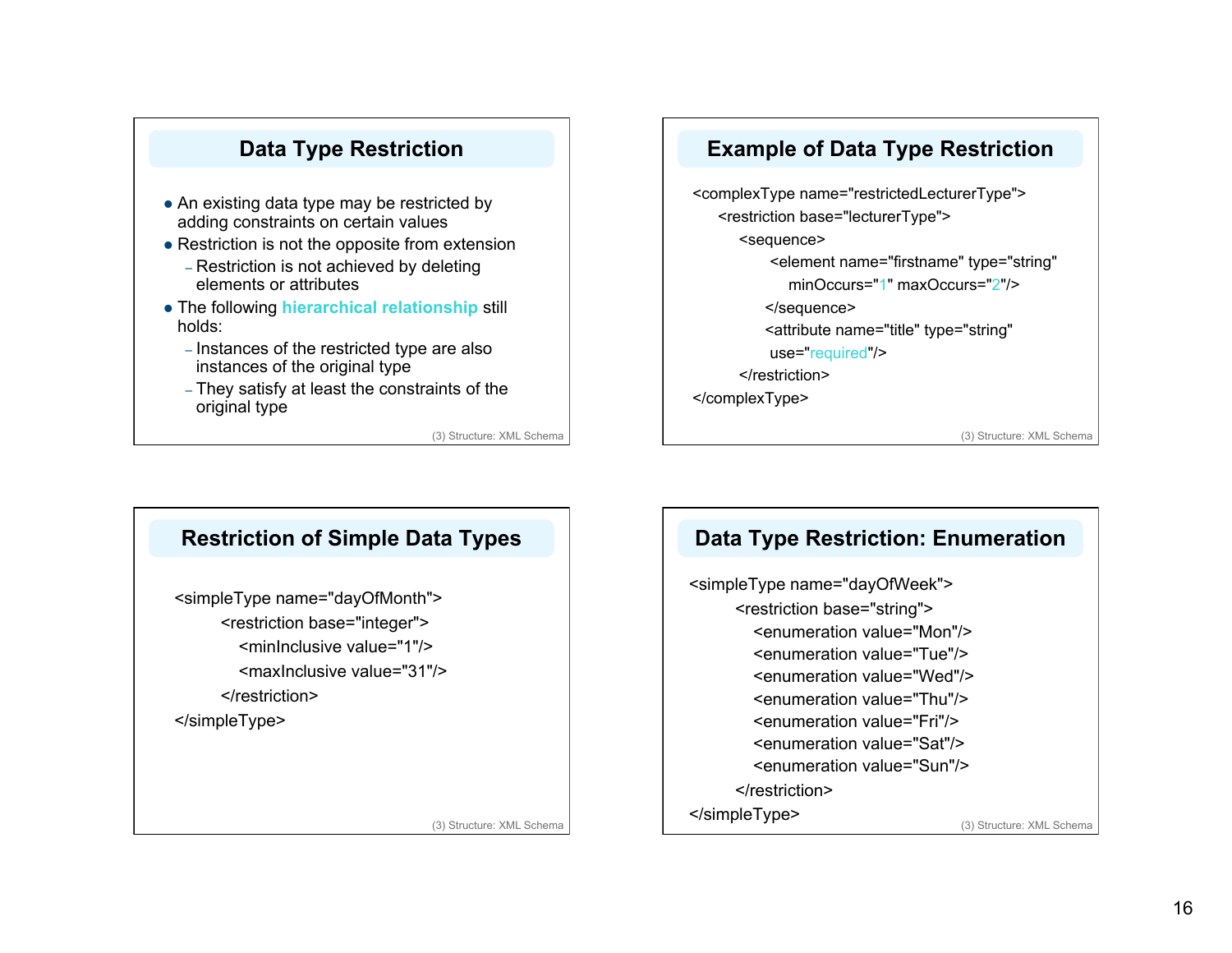

<element name="email" type="emailType"/>

<complexType name="emailType">

<sequence>

<element name="head" type="headType"/> <element name="body" type="bodyType"/> </sequence>

</complexType>

(3) Structure: XML Schema

### **XML Schema: The Email Example**

<complexType name="headType"> <sequence> <element name="from" type="nameAddress"/> <element name="to" type="nameAddress" minOccurs="1" maxOccurs="unbounded"/> <element name="cc" type="nameAddress" minOccurs="0" maxOccurs="unbounded"/> <element name="subject" type="string"/> </sequence> </complexType>

(3) Structure: XML Schema



# **Outline**

(1) Introduction

- (2) Detailed Description of XML
- (3) Structuring
	- DTDs
	- XML Schema

### **(4) Namespaces**

(5) Accessing, querying XML documents: XPath

(6) Transformations: XSLT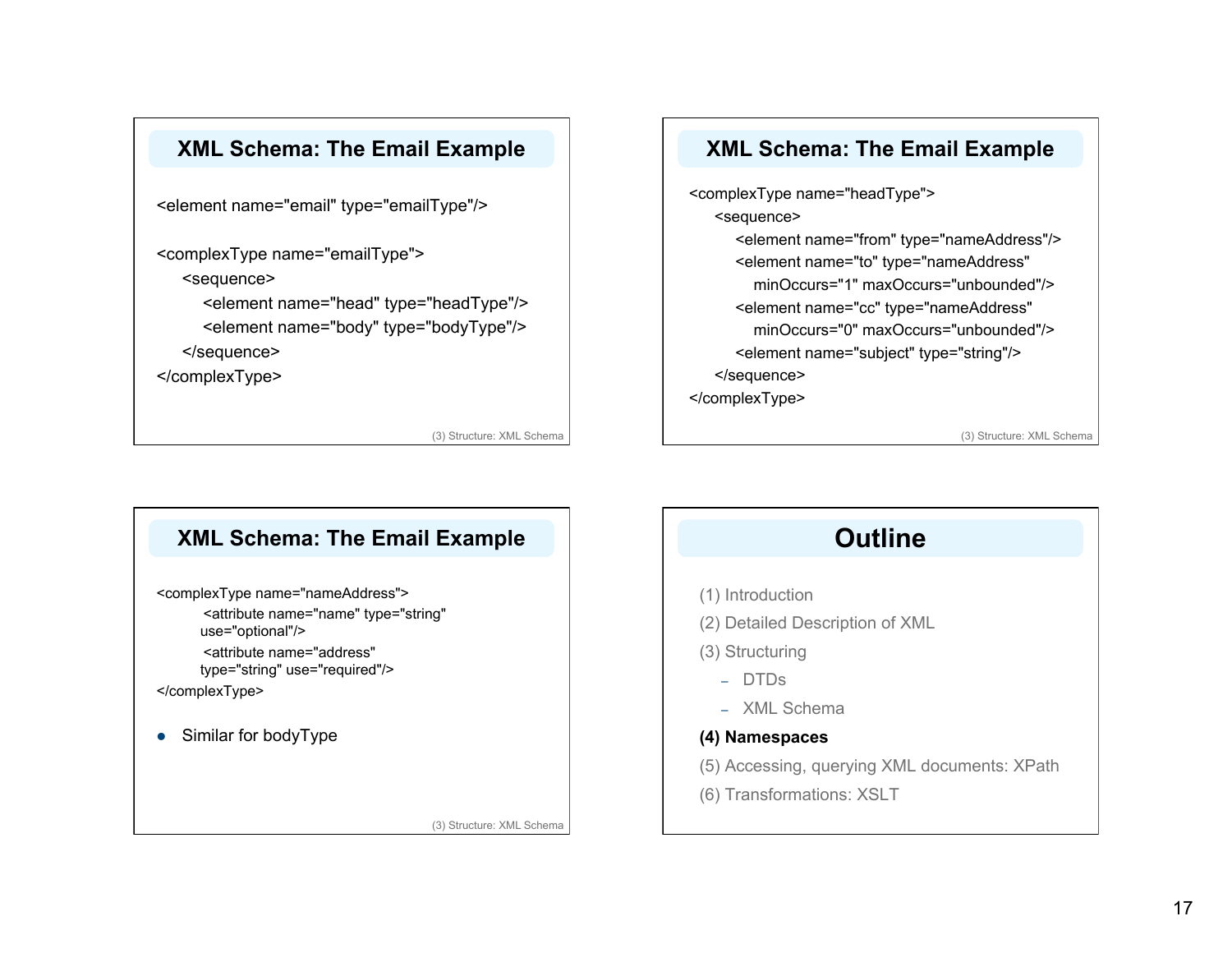

- An XML document may use more than one DTD or schema
- Since each structuring document was developed independently, name clashes may appear
- The solution is to use a different prefix for each DTD or schema
	- **prefix:name**

(4) Namespaces

## **Namespace Declarations**

- Namespaces are declared within an element and can be used in that element and any of its children (elements and attributes)
- A namespace declaration has the form:
	- **xmlns:prefix="location"**
	- **location** is the address of the DTD or schema
- If a prefix is not specified: **xmlns="location"** then the **location** is used by default

(4) Namespaces

### **An Example**

<vu:instructors **xmlns:vu="http://www.vu.com/empDTD" xmlns:gu="http://www.gu.au/empDTD" xmlns:uky=http://www.uky.edu/empDTD** > <uky:faculty uky:title="assistant professor" uky:name="John Smith" uky:department="Computer Science"/> <gu:academicStaff gu:title="lecturer" gu:name="Mate Jones" gu:school="Information Technology"/>

(4) Namespaces

# **Outline**

(1) Introduction

</vu:instructors>

- (2) Detailed Description of XML
- (3) Structuring
	- DTDs
	- XML Schema
- (4) Namespaces
- **(5) Accessing, querying XML documents: XPath**
- (6) Transformations: XSLT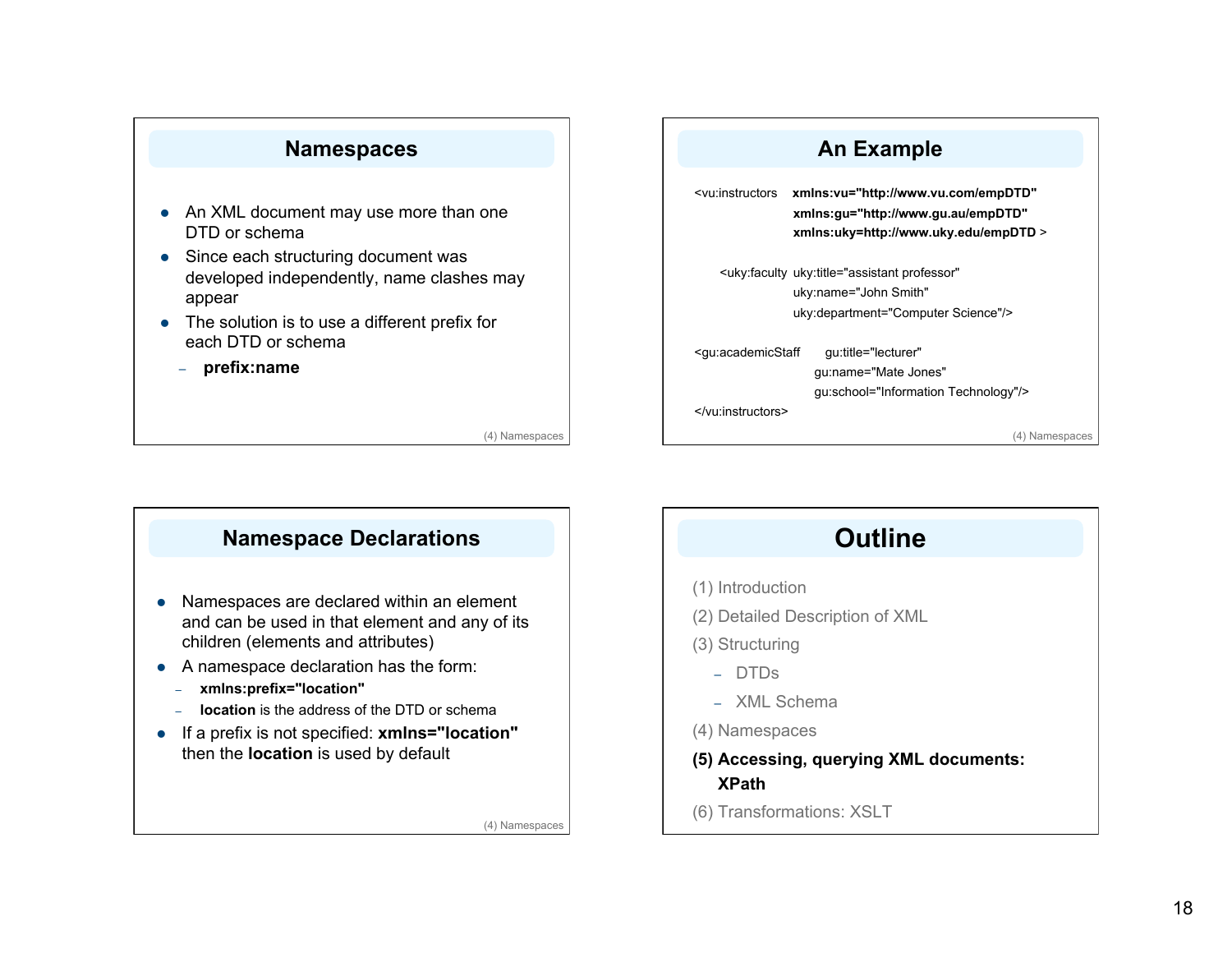

- In relational databases, parts of a database can be selected and retrieved using SQL
	- Also very useful for XML documents
	- **Query languages**: XQuery, XQL, XML-QL
- The central concept of XML query languages is a **path expression**
	- Specifies how a node or a set of nodes, in the tree representation of the XML document can be reached

(5) XPath

# **XPath** • XPath is core for XML query languages Language for addressing parts of an XML

- document.
- It operates on the tree data model of XML
- It has a non-XML syntax

(5) XPath

# **Types of Path Expressions**

- **Absolute** (starting at the root of the tree)
	- Syntactically they begin with the symbol **/**
	- It refers to the root of the document (situated one level above the root element of the document)
- **Relative** to a context node



(5) XPath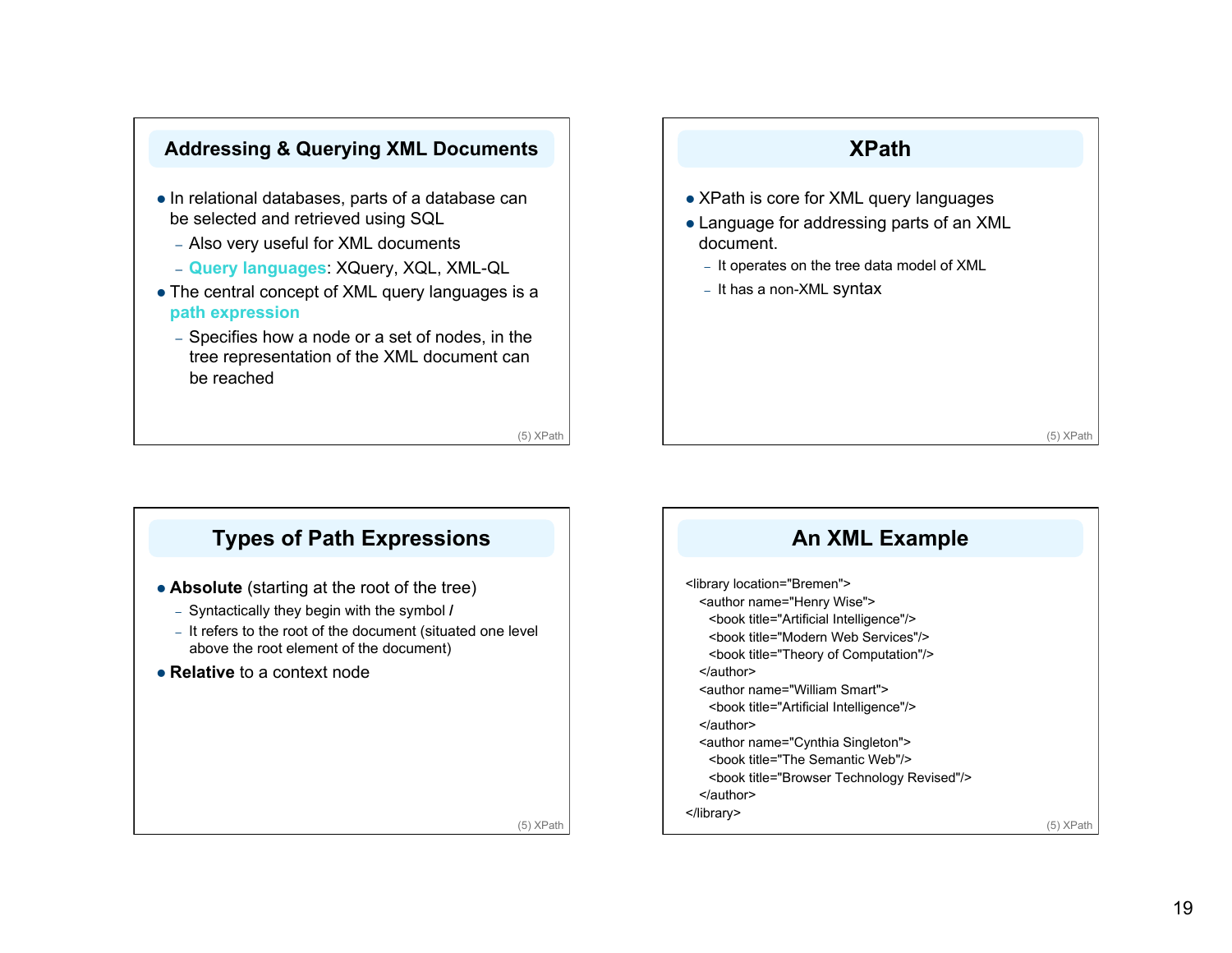



### **Examples of Path Expressions in XPath**

**Q2: Address all author elements** 

#### **//author**

- Here **//** says that we should consider all elements in the document and check whether they are of type **author**
- This path expression addresses all **author** elements anywhere in the document



(5) XPath

(5) XPath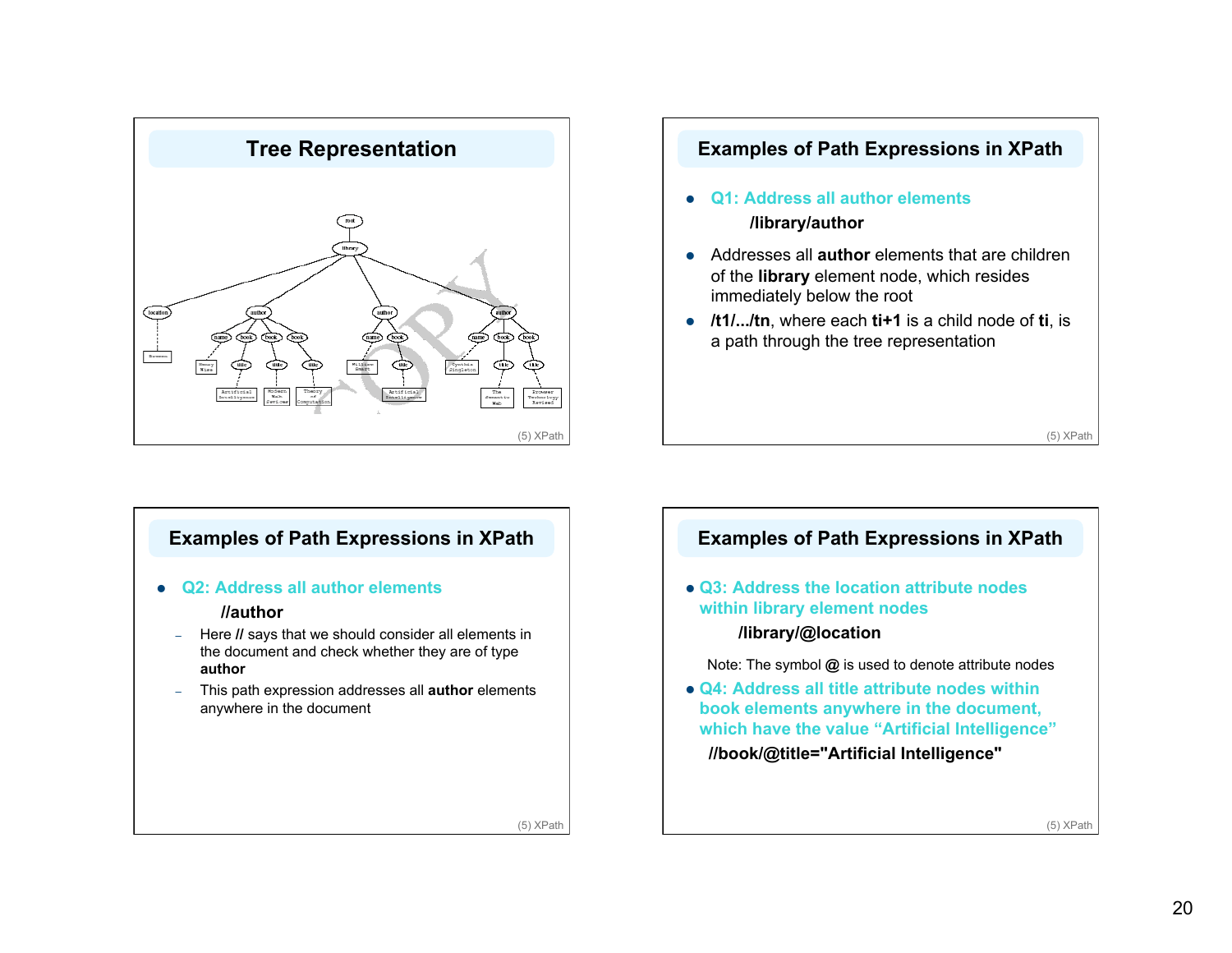





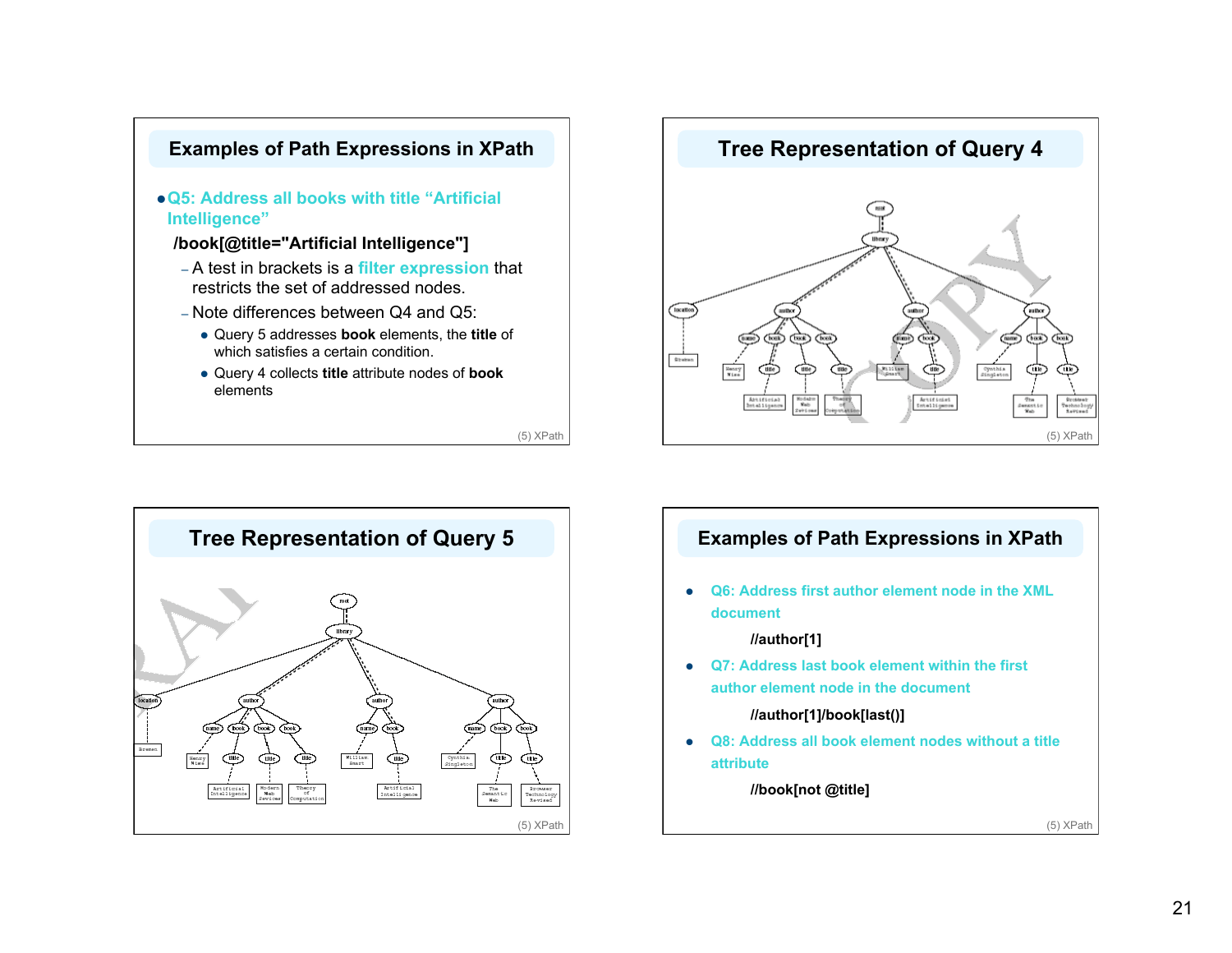





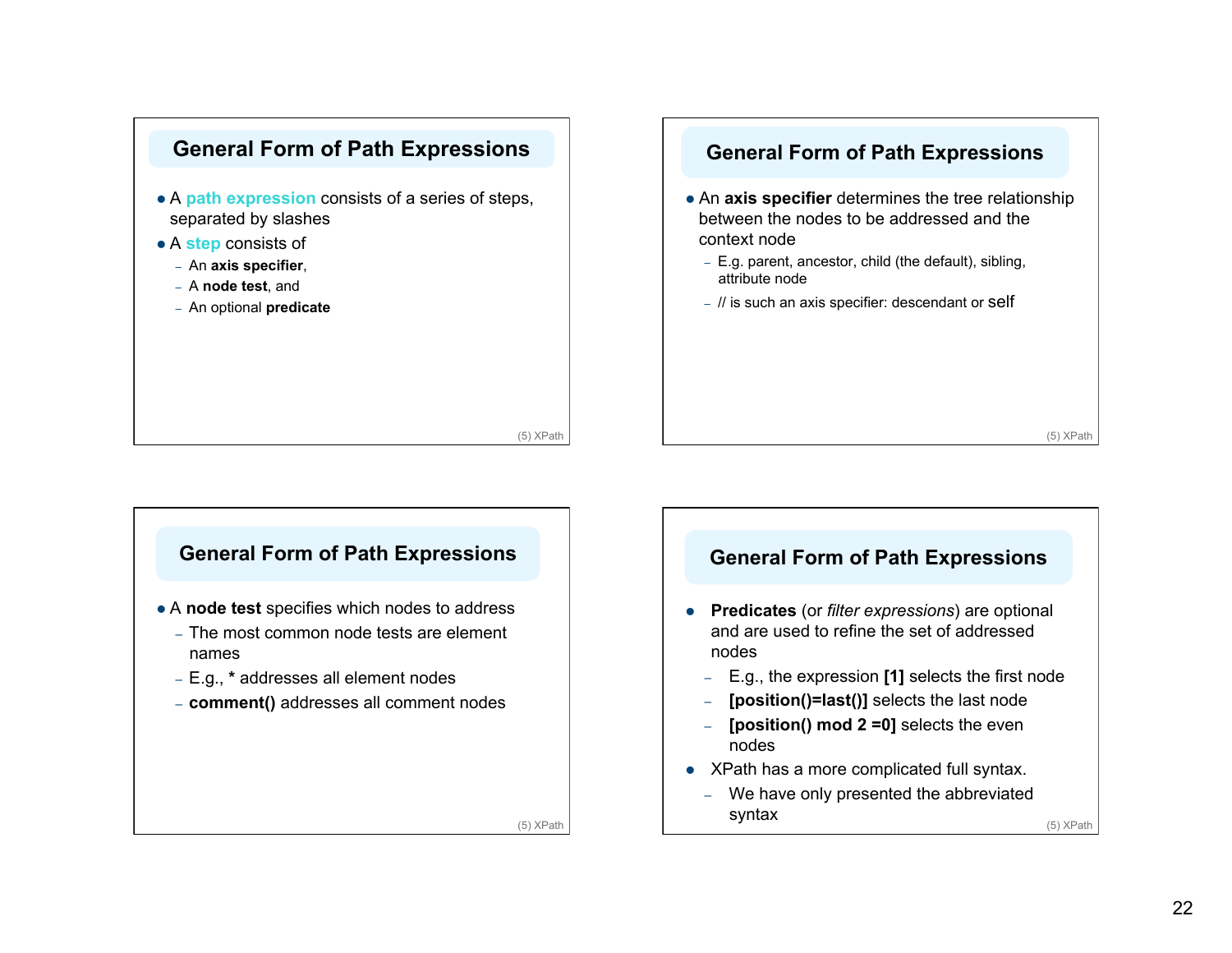# **Outline**

(1) Introduction

(2) Detailed Description of XML

(3) Structuring

- DTDs
- XML Schema
- (4) Namespaces
- (5) Accessing, querying XML documents: XPath
- **(6) Transformations: XSLT**

# **Displaying XML Documents**

**<author> <name>Grigoris Antoniou</name> <affiliation>University of Bremen</affiliation> <email>ga@tzi.de</email> </author>** may be displayed in different ways:

**Grigoris Antoniou** *Grigoris Antoniou*  University of Bremen University of Bremen *ga@tzi.de ga@tzi.de*

**Idea:** use an external style sheet to transform an XML tree into an HTML or XML tree

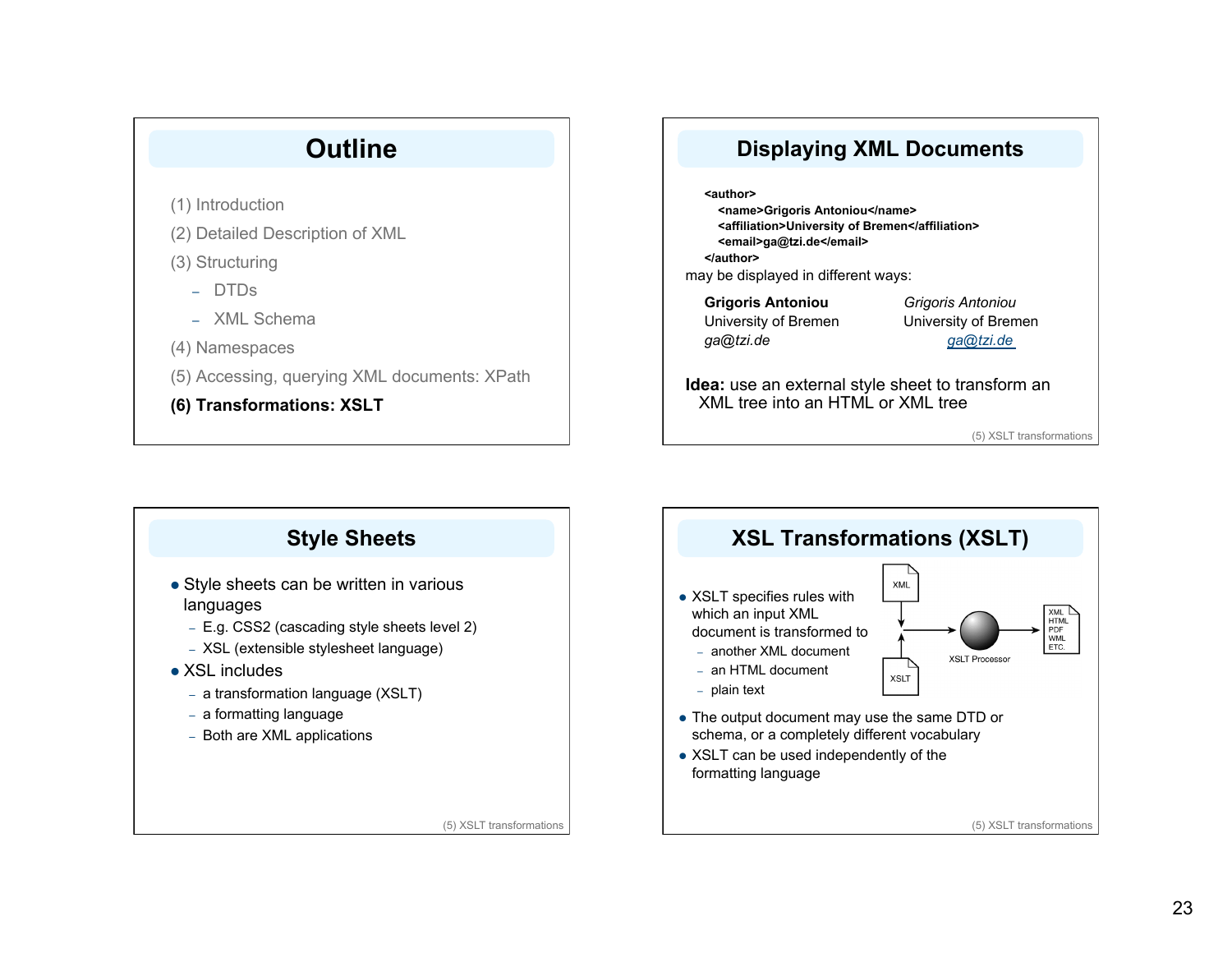# **XSLT**

- Move data and metadata from one XML representation to another
- XSLT is chosen when applications that use different DTDs or schemas need to communicate
- XSLT can be used for machine processing of content without any regard to displaying the information for people to read.
- In the following example we use XSLT only to display XML documents as HTML





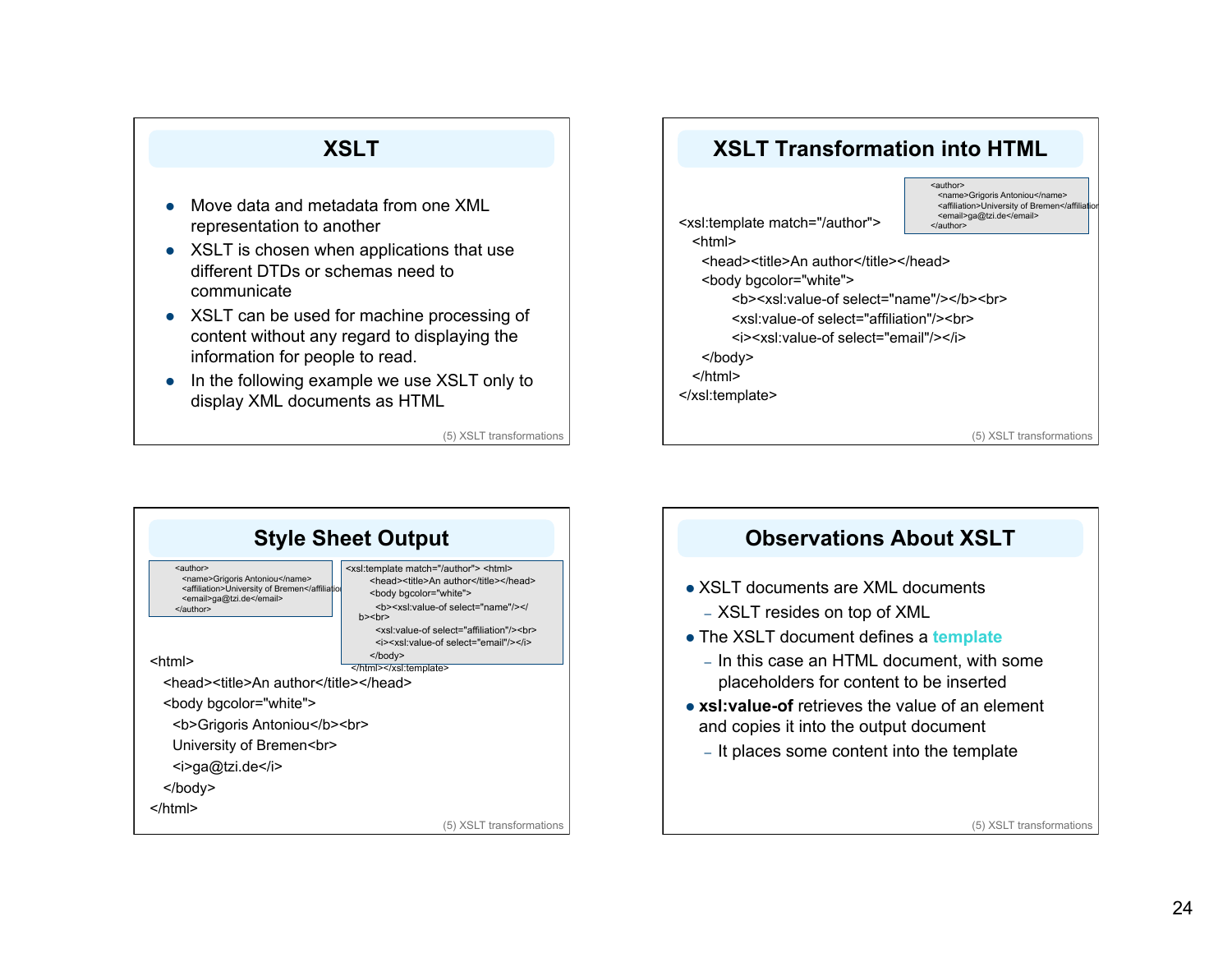

## **Example of an Auxiliary Template**

<authors>

<author>

<name>Grigoris Antoniou</name>

<affiliation>University of Bremen</affiliation>

<email>ga@tzi.de</email>

</author>

<author>

<name>David Billington</name>

<affiliation>Griffith University</affiliation>

<email>david@gu.edu.net</email>

</author>

</authors>

(5) XSLT transformations

# **Example of an Auxiliary Template (2)**

<xsl:template match="/"> <html>

<head><title>Authors</title></head>

<body bgcolor="white">

<xsl:apply-templates select="authors"/>

<!-- Apply templates for AUTHORS children -->

</body>

</html>

</xsl:template>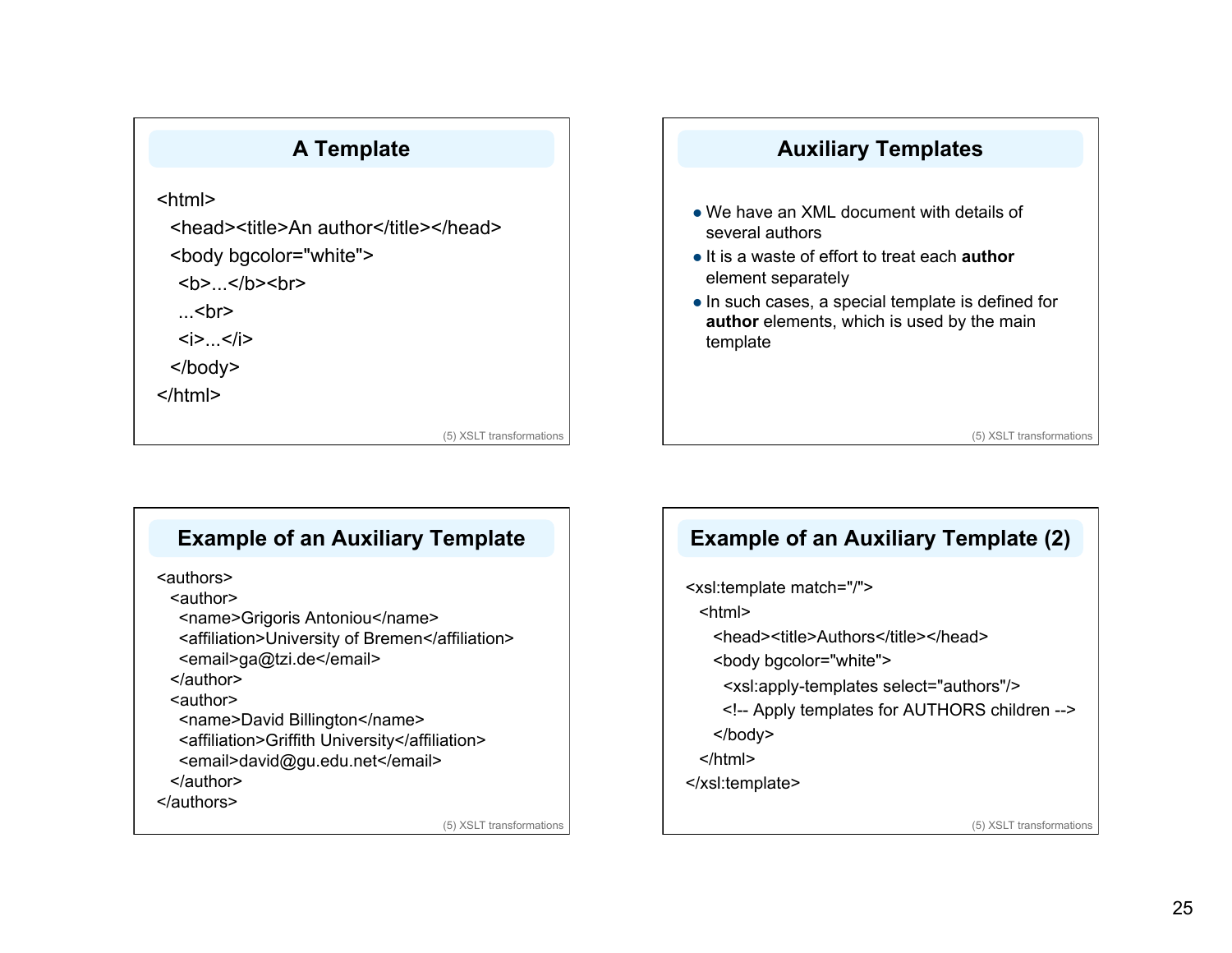# **Example of an Auxiliary Template (3)**

<xsl:template match="authors"> <xsl:apply-templates select="author"/> </xsl:template>

<xsl:template match="author"> <h2><xsl:value-of select="name"/></h2> <p> Affiliation:<xsl:value-of select="affiliation"/><br/> Email: <xsl:value-of select="email"/> </p>

</xsl:template>

(5) XSLT transformations

### **Multiple Authors Output**

<html> <head><title>Authors</title></head> <body bgcolor="white"> <h2>Grigoris Antoniou</h2>

<p>Affiliation: University of Bremen<br/> Email: ga@tzi.de</p>

<h2>David Billington</h2>

<p>Affiliation: Griffith University<br/>

Email: david@gu.edu.net</p>

</body>

</html>

(5) XSLT transformations

### **Explanation of the Example**

**xsl:apply-templates** element causes all children of the context node to be matched against the selected path expression

- e.g., if the current template applies to **/**, then element **xsl:apply-templates** applies to root element
- i.e. the **authors** element (**/** is located above the root element)
- If current context node is the **authors** element, then element **xsl:apply-templates select="author"** causes the template for the **author** elements to be applied to all **author** children of the **authors** element

(5) XSLT transformations

### **Explanation of the Example**

- It is good practice to define a template for each element type in the document
	- Even if no specific processing is applied to certain elements, the **xsl:apply-templates** element should be used
	- E.g. **authors**
- $\bullet$  In this way, we work from the root to the leaves of the tree, and **all** templates are applied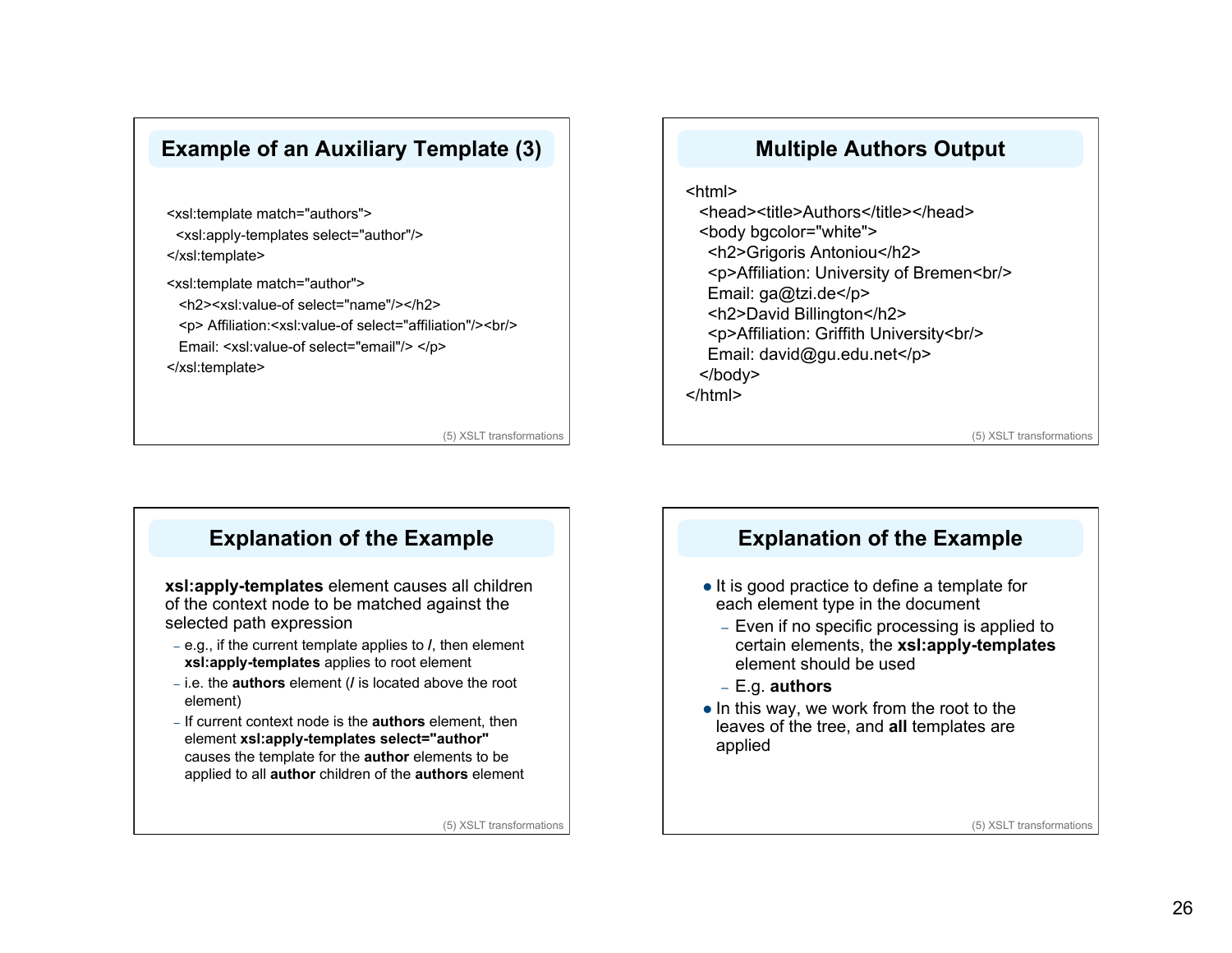

**Processing XML Attributes** 

(5) XSLT transformations

### **Processing XML Attributes**

- Not well-formed because tags are not allowed within the values of attributes
- We wish to add attribute values into template

<xsl:template match="person"> <person firstname="{@firstname}" lastname="{@lastname}" /> </xsl:template>

(5) XSLT transformations



### **Transforming an XML Document to Another**

<xsl:template match="/">

- <?xml version="1.0" encoding="UTF-16"?>
- <authors>
- <xsl:apply-templates select="authors"/>

</authors>

</xsl:template>

<xsl:template match="authors"> <author>

<xsl:apply-templates select="author"/>

- </author>
- </xsl:template>